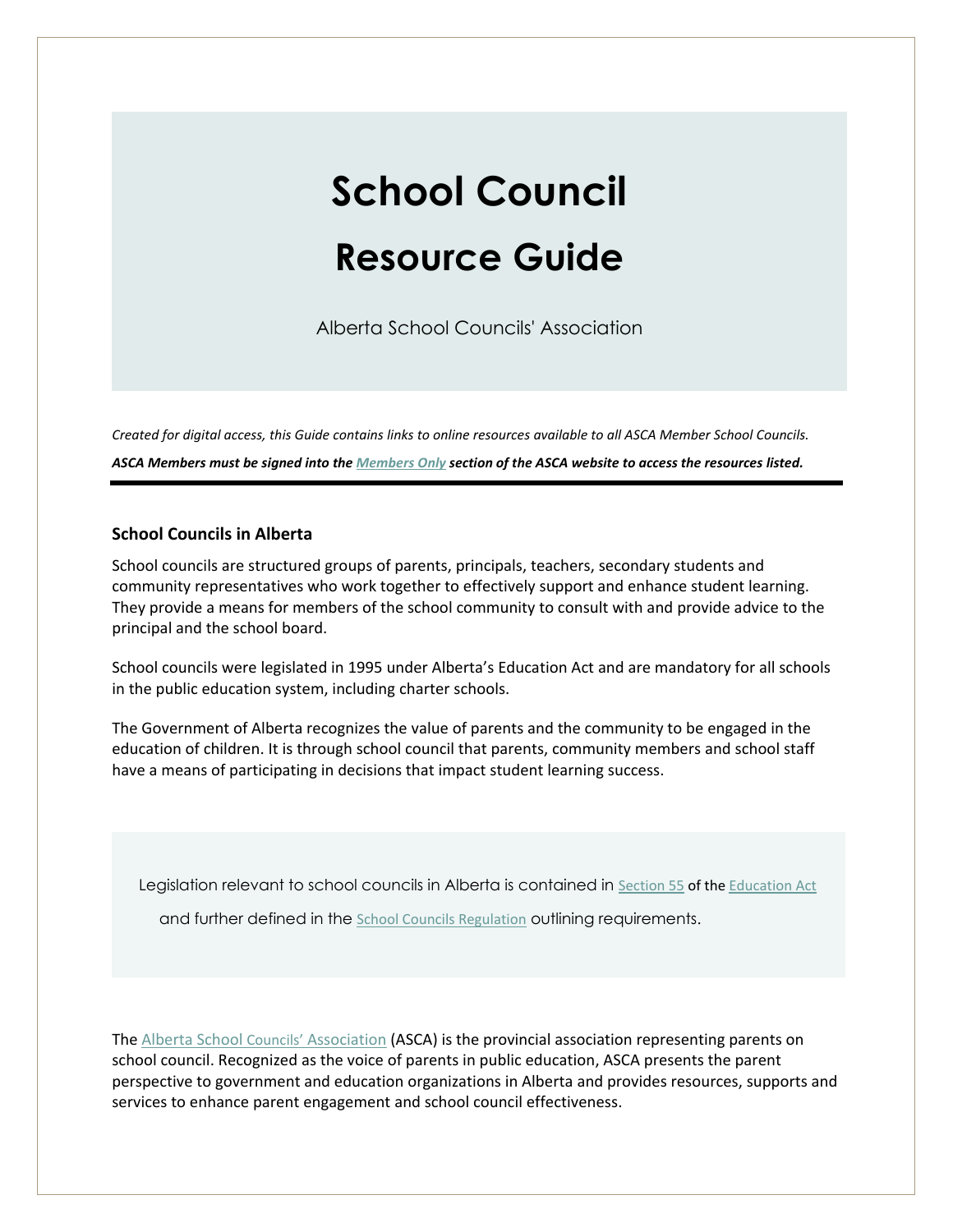# <span id="page-1-0"></span>**TABLE OF CONTENTS (TOC)**

# ISBN 978.0.9781647.4.4 Copyright ©2016 Alberta School Councils' Association (ASCA)

Look for LINKS to relevant resource documents available in this Guide. Note\* ASCA Member School councils must be signed into the Members Only section of the ASCA website to access the resources.

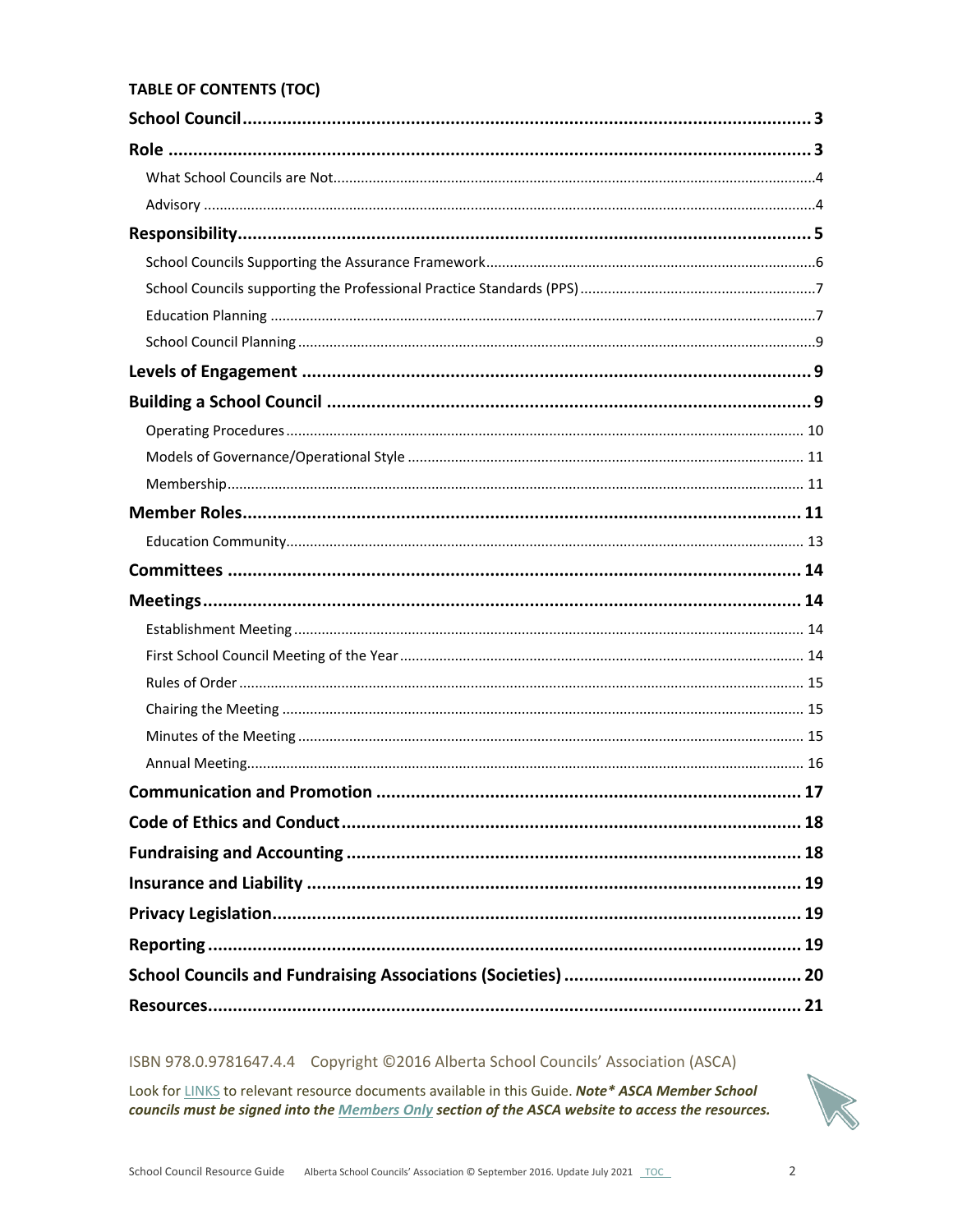# <span id="page-2-0"></span>**School Council**

School councils are an important forum through which members of school communities play an advisory role in school improvement planning. Key factors in collaborative relationships are building meaningful, two-way communication and supporting respectful interactions among education partners.

School council is a structured group of parents, principals, teachers, secondary students and community representatives whose purpose is to advise the principal and the school board respecting matters relating to the school. It is a means for parents and community members to work together with the school to support and enhance student learning.

A school council is a vehicle to support meaningful parental involvement in decisions that affect the school and its operations. School council provides the venue for parents to reflect the wishes of the broader community for the education of its students and to actively participate in giving advice and support to the principal in the operations of the school. The actual decision-making authority of the school council is limited to:

- determining the school council operating procedures
- setting policies to govern school council activities at the school level, as described in the *Education Act*
- planning engagement activities that align with school council's legislated purpose
- choosing to provide advice to the principal and school board

# **Core Activities**

- Advises the principal and board on educational issues that pertain to the school.
- Establishes and reviews school council's goals, objectives, action plans and procedures.
- Communicates and consults with parents and the school community.
- Meets regularly.

[Annual Agenda Framework](https://www.albertaschoolcouncils.ca/files/download/ae6a00c8e7c956da228c33c76b24da58) [Sample School Council Annual](https://www.albertaschoolcouncils.ca/files/download/8febb52895a418884c22b4ae4c41c78c) Agenda

# <span id="page-2-1"></span>**Role**

A school council should review its mission, vision and goals annually to ensure they reflect the views of the current membership.

School council functions may include:

- consulting with the principal to ensure students have opportunities to meet Ministry standards, fiscal management is sound, and the community is taken into consideration during school-based planning
- advising the principal and the school board on topics as requested
- being involved in school-based planning
- sharing ideas and information with other school councils and provincial organizations
- communicating information to the school community and other school councils
- setting policies that relate to school council functions, such as:
	- location of school council meetings
	- mail, email address for school council correspondence
	- ° school council orientation and development
	- <sup>o</sup> financial management and/or fundraising
	- <sup>o</sup> communications
	- <sup>o</sup> privacy
	- minutes of school council meetings
	- pertinent information unique to the school council

# [Effective School Council Checklist](https://www.albertaschoolcouncils.ca/files/download/4741f59dbc7c0a1d829a65a229b1c29b)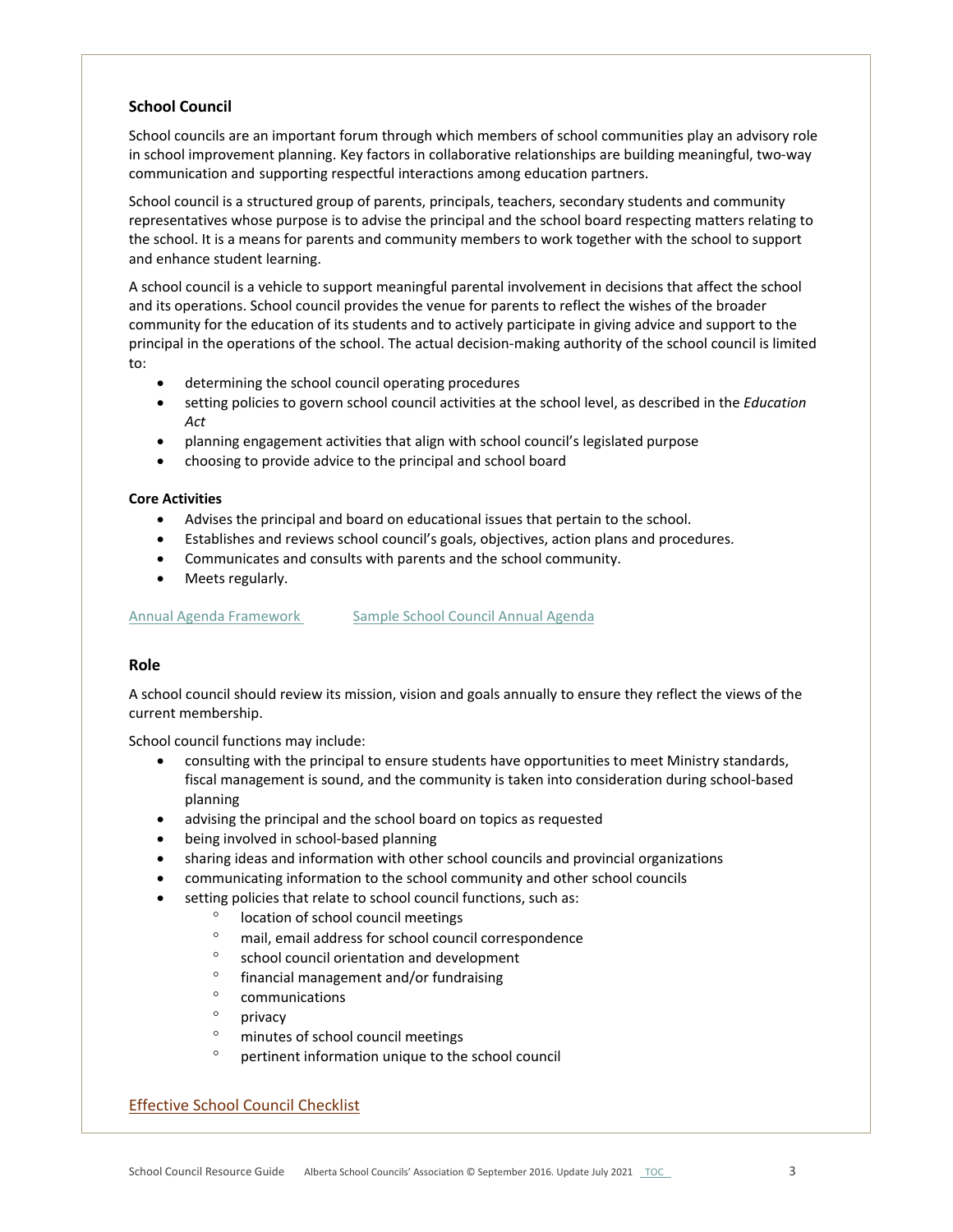#### <span id="page-3-0"></span>**What School Councils are Not**

As the primary role is advisory, school councils are not eligible to incorporate as societies. It is not the primary intent of school councils to fundraise or lobby.

Roles that are not to be taken on by a school council include:

- school governance
- employment issues
- school management
- listening to complaints

Education Act [& School Councils Regulation](https://www.albertaschoolcouncils.ca/files/download/377a189b587e8280a8bef38d0344c026)

#### <span id="page-3-1"></span>**Advisory**

The school council is a legislated structure - a forum for parents and community members to participate in an advisory capacity in their local school decision-making processes. The advisory role is intended to engage parents, high school students and the community in school decision-making for which the principal is responsible.

# **Advising the Principal**

School council may, at its discretion, advise the principal on matters relating to the school. Some of the more common topics for discussion include:

- school's overall mission, philosophy, policies, rules and goals
- school's improvement planning, including three-year plans
- school division policies (e.g. school fees, school council policies)
- school budget
- school volunteers
- provincial achievement test results and diploma exam results
- guidelines and principles for the school resource allocations
- fundraising
- training and/or information needs of school council members
- school policy on use of facilities by the larger community
- facility renovations
- ways of reporting student achievement results to parents and public
- methods of communicating with parents and the public
- promotion of the school in the community
- programs offered in the school
- extracurricular activities offered in the school
- student attendance procedures, standards of student conduct and bullying issues
- services for students to improve learning, such as assistance from reading specialists and guidance counsellors
- school calendar and adjustments in school hours
- graduation and other school celebrations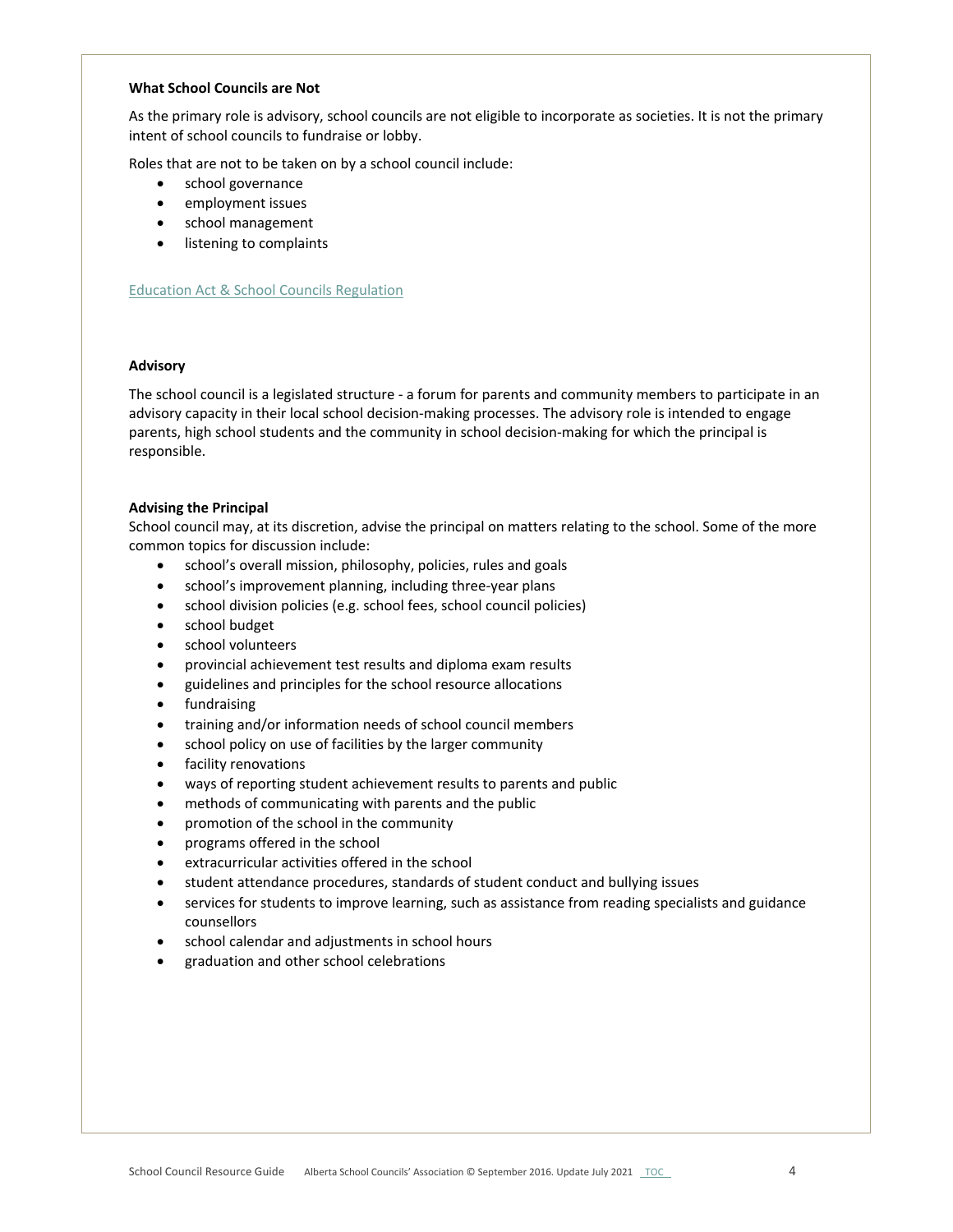### **Advising the Board of Trustees and Charter Boards**

School council may, at its discretion, advise the school board/charter board on matters relating to the school. Typical topics include:

- division's three-year plan
- school division budget
- fundraising issues and methods of generating additional revenue
- school council policies
- division-wide programming priorities
- school infrastructure priorities
- safety issues that affect students/schools in the division
- advocacy for students, parents and public education
- transportation issues
- suggested criteria for hiring a school principal

# **Advising the Minister of Education**

School councils may also come together to advise the Minister of Education on matters that pertain to provincial educational policy and directions. When advice with the potential to affect change in schools across the province is given, it becomes *advocacy*. This form of advising or advocacy can be undertaken through the government recognized provincial association that represents the voice of parents in public education - the **Alberta School Councils' Association (ASCA).**

**ASCA members bring forward issues, in the form of resolutions, at the annual general meeting. If a resolution is endorsed or voted in by the majority of the assembly at the meeting, it becomes a policy of the association. This policy forms the basis for advocating change to the Minister of Education.**

# <span id="page-4-0"></span>**Responsibility**

While individual members of school council may have specific duties, all members are responsible for creating a culture of respect, collaboration and inclusion.

Each school council must decide how to fulfill its responsibility in the school community through activities, such as:

- seeking the views of the school community (through questionnaires, informal discussions, topicspecific meetings)
- representing the views of the school community actively and accurately (through consulting as widely as possible with parents, teachers, students and community before making major decisions or providing conclusive advice to the principal or board)
- informing the school community of items, such as meetings, committee work, news and surveys (through newsletters, bulletin boards, emails)
- involving the school community (by inviting, supporting, including)
- encouraging and promoting parental engagement and support (by publicizing opportunities for ways to get involved, not just school council meetings)
- becoming well informed (by asking questions, reading, critically examining what is presented)
- focusing on the best interests of all students (by considering a wide variety of students and families when making decisions and formulating advice)
- becoming familiar with the policies of the local school board and understanding how they impact the school community
- maintaining ethical standards and setting ground rules of respect for meetings (adopting a code of conduct for school council members, rules of order for meetings)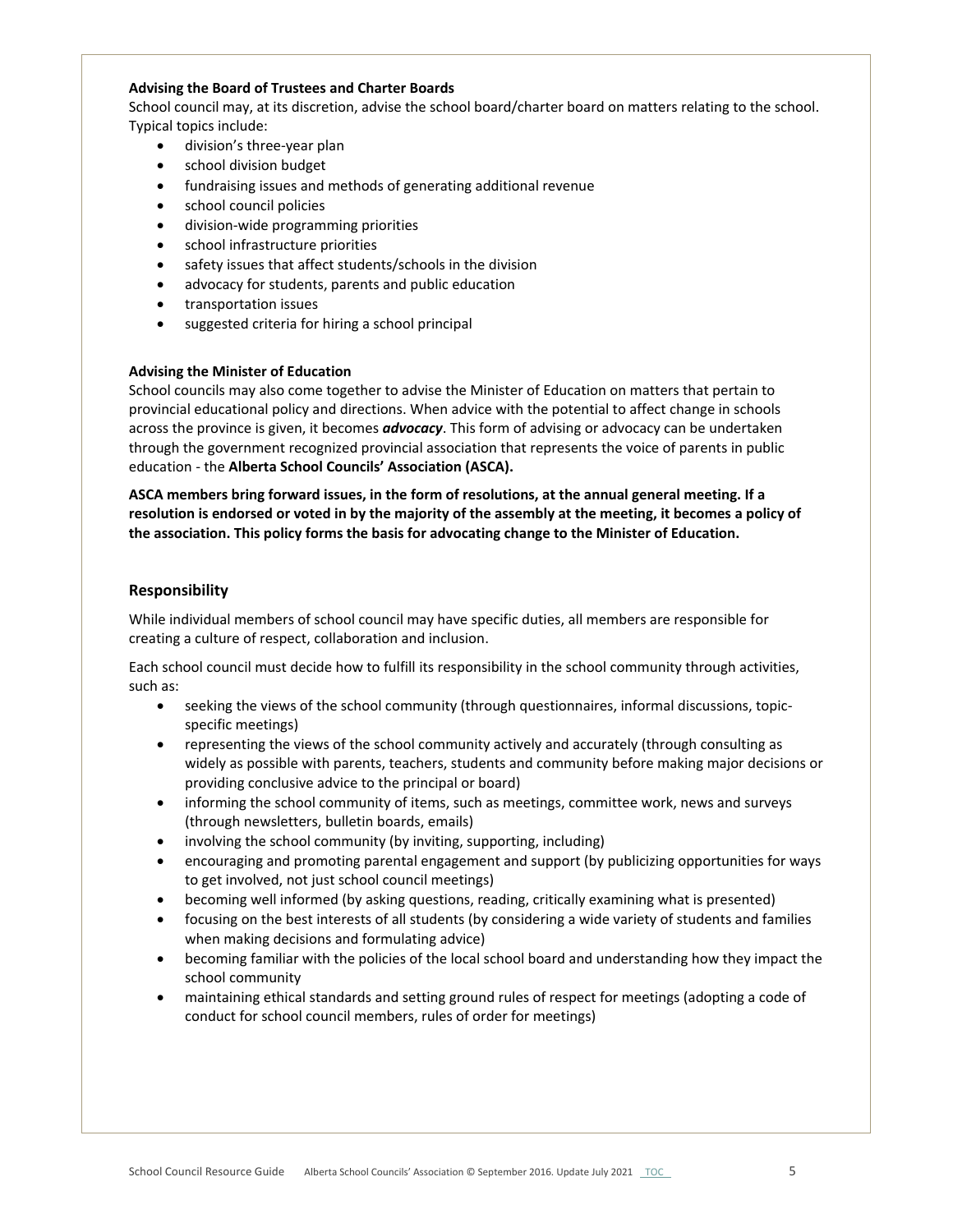### School Councils Supporting the **Assurance Framework** and **Professional Practice Standards**

#### <span id="page-5-0"></span>**School Councils Supporting the Assurance Framework**

Alberta Education changed the way it demonstrates confidence in meeting the needs of students and enabling their success, with the adoption of a new *Assurance Framework*, implemented alongside funding changes in 2020.

*Assurance is a concept that encompasses accountability, engagement, transparency and reporting.*

The assurance model creates new opportunities for parents to engage with the education system and help shape local priorities and initiatives. This new process (*or mindset)* affects school council activities.

The new approach changes the focus of the work of School Boards and schools from being *accountable* to the Ministry - to that of *demonstrating* to (local and provincial) Albertans that the system is meeting the needs of students, and that students are successful.

The concept is about *continuous improvement* – not a reaction to yearly results, but *ongoing reviews* of actions being taken, and sharing these reviews.

It is about conferring with stakeholders, including parents, about what is expected – in the LOCAL context as well as Provincial – creating and initiating plans that correspond to those expectations, following up those plans on a constant basis, to find out if there is success or a need to change direction, and checking in with stakeholders to demonstrate the results, and asking "*Did we get it right?*".

School Boards are also expected to include evidence of stakeholder engagement in their planning documents. This approach relies on creating strong relationships between education partners and stakeholders, and a commitment to transparency.

The new framework is an excellent opportunity for school councils to be engaged. Alberta Education sees the involvement of school councils contributing to assurance in valuable ways, including the following:

- Become familiar with the *Assurance Framework* and the related school authority planning and reporting requirements
- Review the School Board's education plan and annual education report (*posted annually on Board's website by November 30 and May 31, respectively*) and those of the school (*posted annually on either the school or School Board website*)
- Participate in engagement opportunities surrounding the development of school and School Board education plan priorities
- Participate in engagement opportunities respecting results and progress towards meeting the School Board's priorities
- Participate in the development of school education plans, annual education results reports, and budget
- Educate Grade 4, 7 and 10 parents about the *Alberta Education Assurance Parent Survey* and encourage their input

[How do SCHOOL COUNCILS contribute to Alberta Education's ASSURANCE FRAMEWORK?](https://www.albertaschoolcouncils.ca/public/download/files/181029)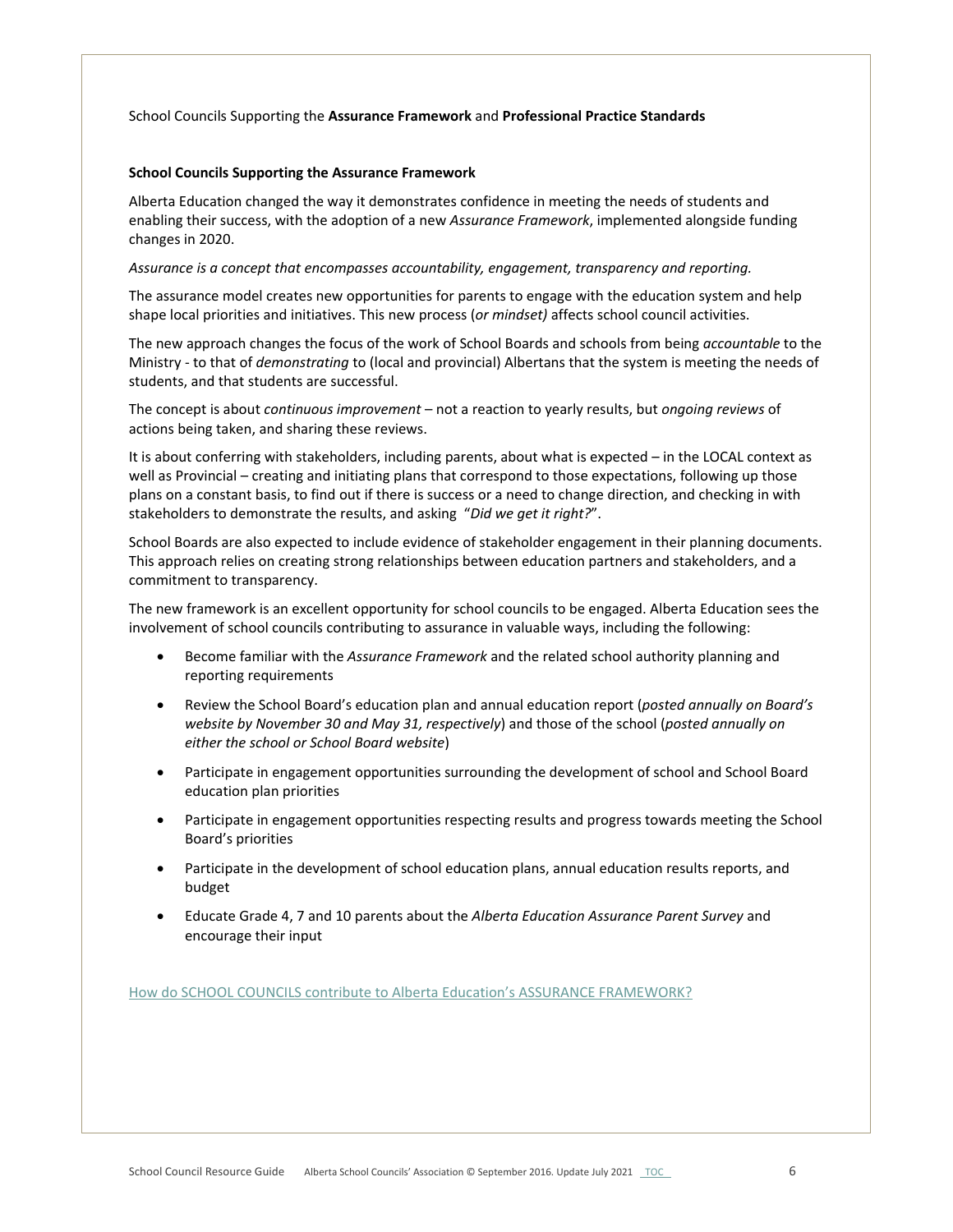### <span id="page-6-0"></span>**School Councils supporting the Professional Practice Standards (PPS)**

Three *Professional Practice Standards* for Alberta's teaching profession came into effect in September 2019.

- The *Teaching Quality Standard* (TQS) describing the professional expectations for teachers who work directly with students (an updated version)
- The *Superintendent Leadership Quality Standard* (SLQS) which defines the professional expectations that superintendents must demonstrate to create the conditions under which school leaders and teachers can do their best work,

# *and – of particular interest to School Councils:*

• The *Leadership Quality Standard* (LQS) that outlines the professional expectations that principals and school jurisdiction leaders must demonstrate to create the conditions under which teachers can do their best work.

# *A professional practice standard identifies the competency requirements for members of a profession.*

As the *Principal* is a legislated member of School Council, and the person in charge of administration at the school, (and the person who is the receiver of most of School Councils' work - the receiver of advice), it is imperative that School Council understand the expectations of the Principal role associated with the relationship, as defined in the [Leadership Quality Standard](https://www.alberta.ca/assets/documents/ed-leadership-quality-standard-english.pdf) (LQS).

Competency #7, reads:

# *"A leader provides opportunities for members of the school community to develop leadership capacity and to support others in fulfilling their educational roles."*

One of this competency's indicators is:

*"c. promoting the engagement of parents in school council(s) and facilitating the constructive involvement of school council(s) in school life";*

In the nine competencies outlined, a comprehensive 22 indicators relate specifically to school councils and the school community (*highlighted in the document link here*). This is why it is so important for members of school councils to be aware of, and understand, the LQS.

# <span id="page-6-1"></span>**Education Planning**

Accountability in the education system is an ongoing cycle that enables continuous improvement and critical reflection. Key components are measuring progress and using results to inform decision-making. Plans are developed on a three-year cycle and updated each year to respond to the past year's performance results and changes in the operating environment.

With the goal of encouraging continuous improvement in learning for children, Alberta Education mandates province-wide, three-year education planning and results reporting for school boards and schools. It is fundamental that each level of education strive to ensure the success of children and that planning is aligned.

School councils are important forums through which members of school communities play a role in school improvement planning. To increase meaningful engagement of parents, school councils should be aware of the three-year education plan of their school and consider developing a complementary school council plan.

**School councils can participate in levels of planning and results reporting in three ways:**

- provide advice in the development of the division's plan and results report
- provide advice on the school's plan and results report
- create a school council's plan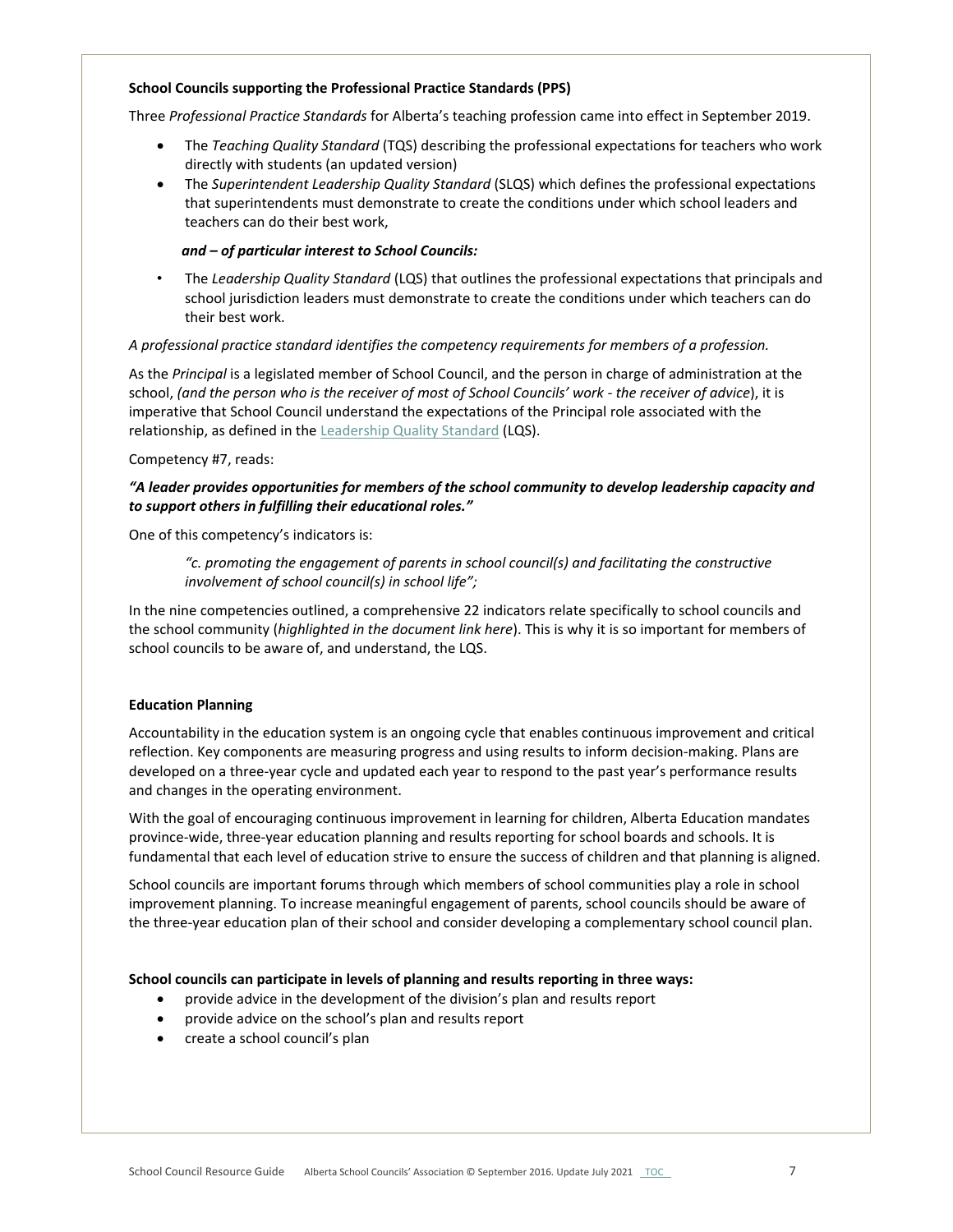Designing plans and results reports involves vision, decision-making, evaluation and critical thinking, all of which is done best with the participation of all those who have an interest in the success of the school.

The **Government of Alberta** outlines its goals for the future and strategies to achieve goals in a three-year business plan. Each Ministry or government department must also develop three-year plans, with goals that are connected to and aligned with those of the province.

**Alberta Education** has a three-year business plan that identifies goals aligned with the Government of Alberta's business plan. Alberta Education is required to report the achievement of its goals, on an annual basis, as part of the government's accountability to the public.

**Parents** are involved in the development of goals and a review of Alberta Education's business plan each year, through the **Alberta School Councils' Association (ASCA**). The ASCA is invited, along with other education partner organizations, to send representatives to the provincial table when items are under discussion. Parents bring a valuable perspective to the establishment and review of provincial goals for education.

The **school board** develops three-year plans that must align with provincial goals as well as address local needs and issues. The school board is responsible for submitting an annual results report to Alberta Education, which provides information on the division and schools' major accomplishments and results of the past year. It includes results from surveys, provincial achievement tests and diploma exams, along with other information.

*Councils of School Councils (COSC) or groups of school council representatives that have division-wide membership are ideal for providing input into the development of the division's three-year plan.*

#### [School Improvement Planning](https://www.albertaschoolcouncils.ca/files/download/fa59e70b8cddc8dacfd5561eebfcb251)

**Schools** plan and implement three-year education plans that are aligned with the school division and provincial direction. Education plans for schools are developed by school administrators and staff, in consultation with school councils. The school's three-year education plan must complement the division's three-year plan and address the unique context and issues at the school level. The school's plan reflects the culture, opportunities, challenges and values of the school community.

Some components of a plan, such as strategies and priorities, are revamped annually. Thus, one year is completed and another is added to maintain a three-year time frame. Near the end of each year, schools must prepare an education results report for their division.

School and division plans must describe how the school council was involved in the development of the plan. *"School councils must have the opportunity to participate in the development and implementation of the school's plan and the opportunity to develop and include strategies the council intends to pursue to support the achievement of the outcomes in the school's plan."*

It is important that staff, students, parents and community members have an opportunity to provide input into a plan and have the results interpreted to encourage broad ownership of the plan and results.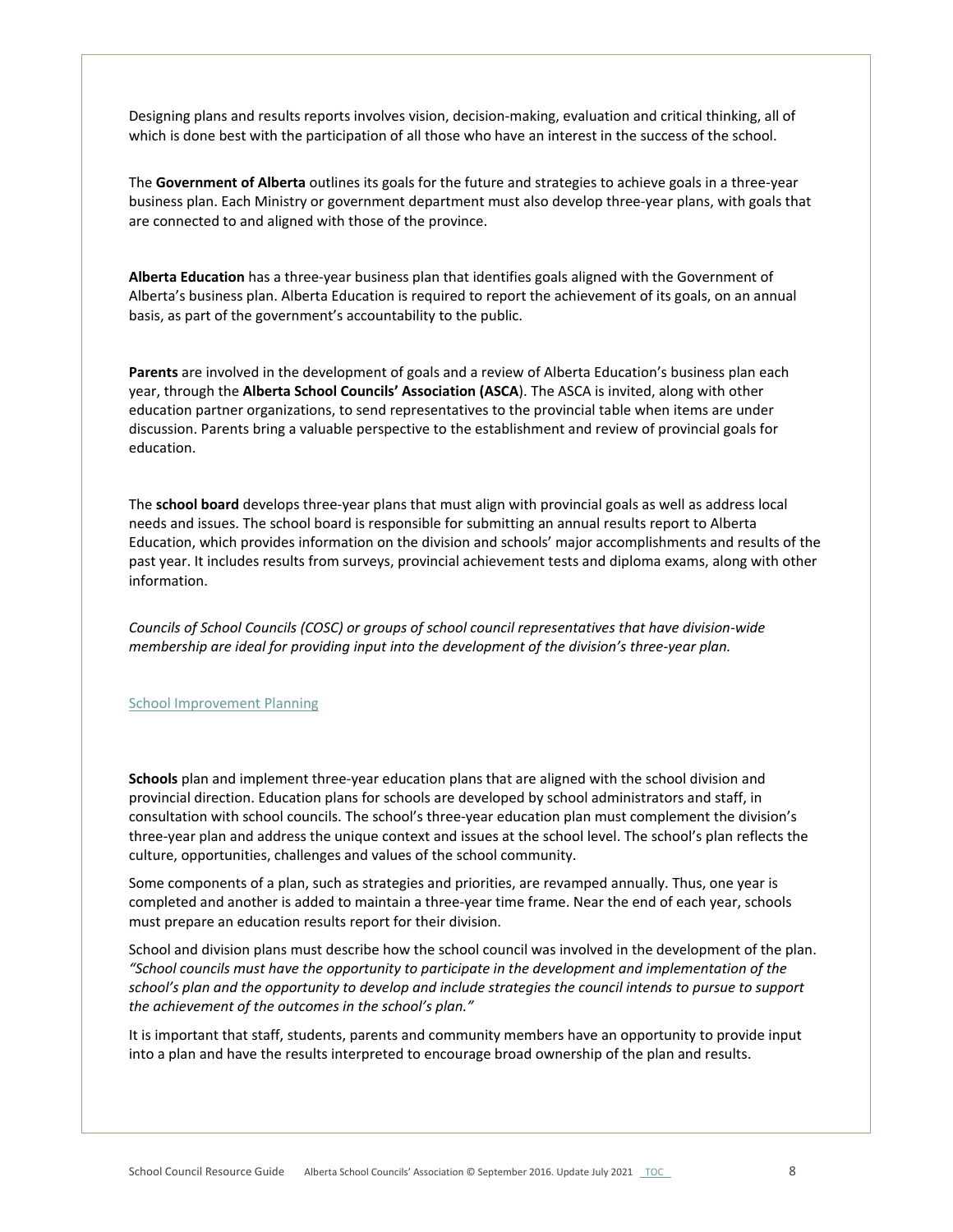#### <span id="page-8-0"></span>**School Council Planning**

Some school councils develop a three-year plan that supports or parallels the goals of the school. It provides continuity of focus and purpose from year to year. A school council develops a three-year plan based on goals that align with the school's plan and reflect the interests of the community. Planning begins with reviewing what's already in place:

- schools council's plan
- school's three-year plan and results report
- division's three-year plan and results report

Once a school council plan has been created and the goals accomplished, it can be shared with the school, school board and school community. The more who know and understand the work of the school council, the more the school council work will be supported.

School Council [Planning Status Update](https://www.albertaschoolcouncils.ca/files/download/d3b101bf854293c5821434e9d3d14f08)

# <span id="page-8-1"></span>**Levels of Engagement**

Legislation created school councils, but it cannot make them work. That is up to the members, including parents, staff, principals, school boards and, in some cases, students. The experience of members, the leadership of the principal and chair and the goals of the group play a role in defining the discussions and the level of engagement of a school council. The means by which a school council defines its meaningful engagement is up to each school council.

There are different levels of engagement for school councils. It is suggested that each school council decide the preferred level of engagement at the first school council meeting of the year.

[Types of Engagement](https://www.albertaschoolcouncils.ca/files/download/dfd2b8405d2010349fd93f8a31b87f7c)

#### <span id="page-8-2"></span>**Building a School Council**

The *Education Act* and the *School Councils Regulation* provide a school council with parameters to create their own operating procedures. The following outlines what school councils should consider in their operations.

#### **School Council Mission**

What is the purpose of the school council?

#### **School Council Goals**

The purpose made more specific - what will school council do?

### **Governance of School Council**

What model of governance will the school council adopt?

#### **Decision Making**

What will be the decision-making model for the school council? Who is permitted to vote? Does the school council need a quorum? How will the quorum be defined?

#### **Meetings**

What will be the procedures for regular meetings, annual general meetings and special meetings?

#### **Members of School Council**

Who are the members of the school council? Are members elected or is every parent of a student enrolled in the school a member of school council?

What will be the executive positions? What will be their term of office? Does the executive have authority beyond other school council members? How will vacancies be filled?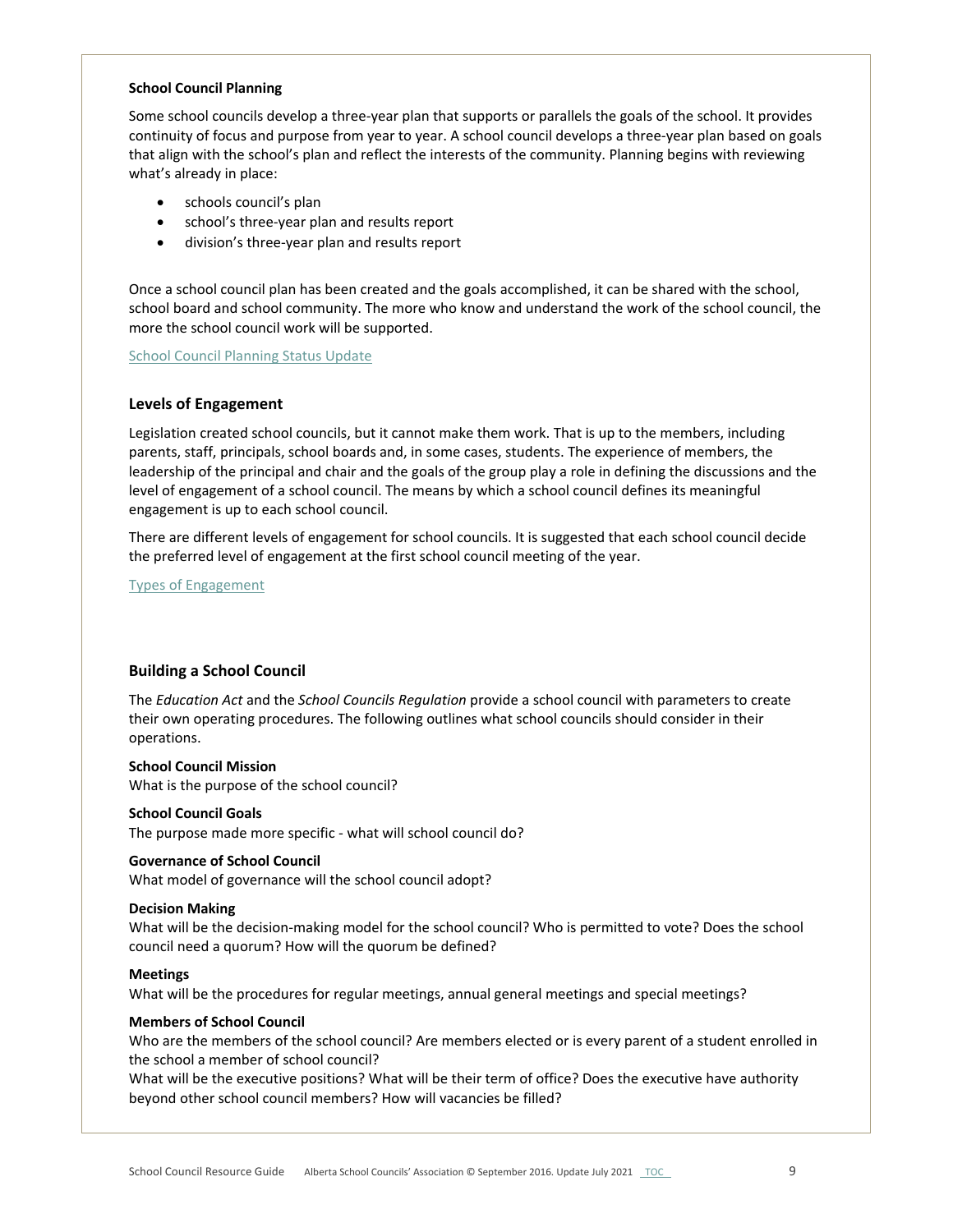### **Roles and Responsibilities of School Council Members**

What are the roles and responsibilities of the members and the executive?

#### **Committees**

What committees, if any, will the school council have? How will the school council create committees and their terms of reference?

#### **Relationship with Fundraising Association/Society**

What will be the relationship of school council with the fundraising association, if there is an association/society?

### **Reporting**

What reporting is required?

#### **Funds from Fundraising**

What is the policy of the school board regarding school council funds? What will be the purpose of a fundraising activity? How will school council funds be managed? Who will manage the funds? Who will decide how the funds are distributed?

#### **Amendments**

How and when will the school council's operating procedures be amended?

# **Policies**

Will the school council develop policy in addition to the operating procedures to assist it in its year-to-year operation? How will policy be created?

# **Code of Ethics**

What will be the code of ethics?

# **Privacy**

Who will be the school council member designated to ensure the *Personal Information Protection Act* (PIPA) and privacy issues are understood and implemented for the school council? Who will be the school council member responsible to manage the personal information of school council members and school community members involved with school council?

#### <span id="page-9-0"></span>**Operating Procedures**

A school council creates operating procedures or bylaws to assist it in functioning effectively and can decide what will be included in its operating procedures.

Operating procedures or bylaws are the guidelines that inform a school council of the expected way to conduct its business. Operating procedures are less formal and serve the same function as bylaws. Operating procedures should be aligned with government legislation and local school board policy. They typically detail items, such as:

- membership of the school council
- members of the executive of the school council; e.g. chair or co-chairs, vice-chair, secretary, treasurer
- duties of the officers, their role descriptions
- types of committees that may be established
- meeting times and descriptions
- quorum necessary to make school council decisions
- decision-making style
- when the annual meeting will be held and who should attend
- annual report details, including when it is filed and the information it should contain
- methods to amend the bylaws/operating procedures
- which officers have signing authority
- processes to deal with conflict, should it arise

# [School Council Operating Procedures Checklist](https://www.albertaschoolcouncils.ca/files/download/cc865a3e3ffd29862b77326180575134) [School Council Operating Procedures Template](https://www.albertaschoolcouncils.ca/files/download/b6960ea812a748fe83d220ece2ce4432)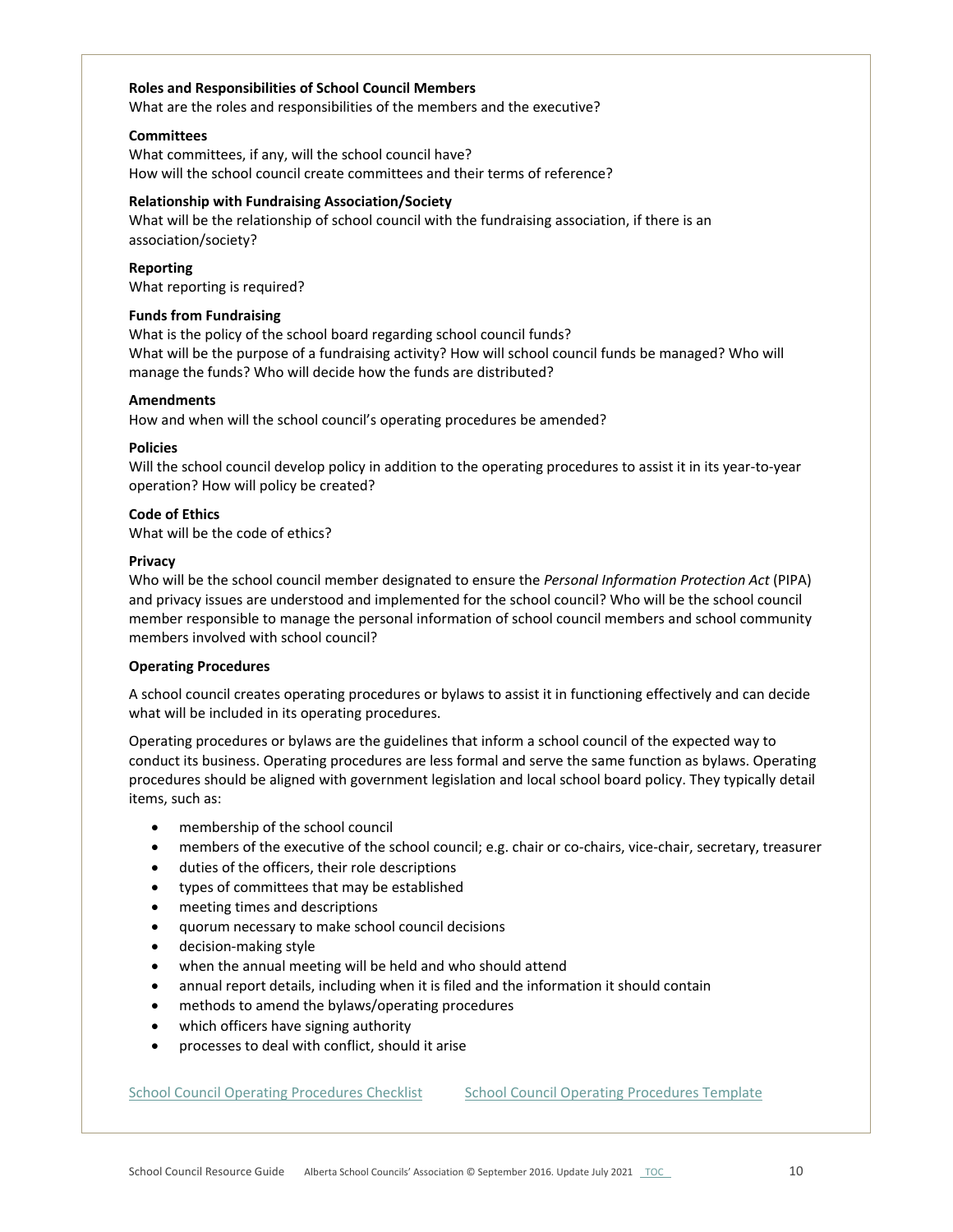#### <span id="page-10-0"></span>**Models of Governance/Operational Style**

School councils choose the model of governance that will work best for their communities and indicate the selected model in their operating procedures. Two common models are the *town hall* model and the *representative* model.

In a *town hall* model, decisions are made at regular meetings open to the entire school community and the executive members of the school council act only to carry out the wishes of the assembly. All parents that attend meetings are welcome to participate and vote. Individuals are elected or appointed (executive and others) to manage meetings and coordinate school council business.

A *representative* model acts like a board of directors to conduct the day-to-day business and reports back to the wider school community one or more times a year. The school community elects or appoints individuals to specific positions (representing a particular responsibility or activity area). Only individuals (parents, staff, students, community members) that are designated will have a vote and are considered to be "the school council." All other attendees are welcome to attend, and participate in discussion at meetings but are not eligible to vote.

Many school councils have taken aspects of each model and created a *combined* model that reflects their community and serves their purposes. Some meetings, or specific agenda items, may allow for all attendees to participate and vote.

#### [Governance Types](https://www.albertaschoolcouncils.ca/files/download/c1f0474337caa7a9735084edac2d964c)

#### <span id="page-10-1"></span>**Membership**

Membership in the school council is defined in *Regulation* and in the *Education Act.* The majority of the members must be parents of children enrolled at the school. Other members are the principal, one or more teacher representatives and a high school student, if the school has a high school. A school council may also have *Early Childhood Services* (ECS) parents, if the school has an ECS program, and community members.

#### **Executive**

The *Regulation* refers to "the executive" of a school council, and requires the school community to decide what size and which positions are to be included. Generally, the "executive" are the primary members needed to ensure the operations of the school council are managed: chair, vice-chair, secretary and treasurer (if required).

Other positions may be filled by individuals considered to part of the "executive committee" or apart from it (at the discretion of the school community). These individuals may be called "officers" of the school council or have a title assigned; e.g. Communications Officer, Event Organizer, Reading Club Coordinator, Volunteer Officer, Fundraising Chair.

#### <span id="page-10-2"></span>**Member Roles**

#### **School Council Chair**

It is expected that the school council chairperson will be a parent of a student attending the school. The chair should be someone who can work collaboratively and knows how to organize both programs and people. The chair should actively encourage others to become engaged in meaningful ways.

Typical chairing duties include**:**

- chair all meetings of the school council
- coordinate with the principal to establish meeting agendas
- ensure that the operating procedures are current and followed
- be the official spokesperson of the school council
- ensure there is regular communication with the whole school community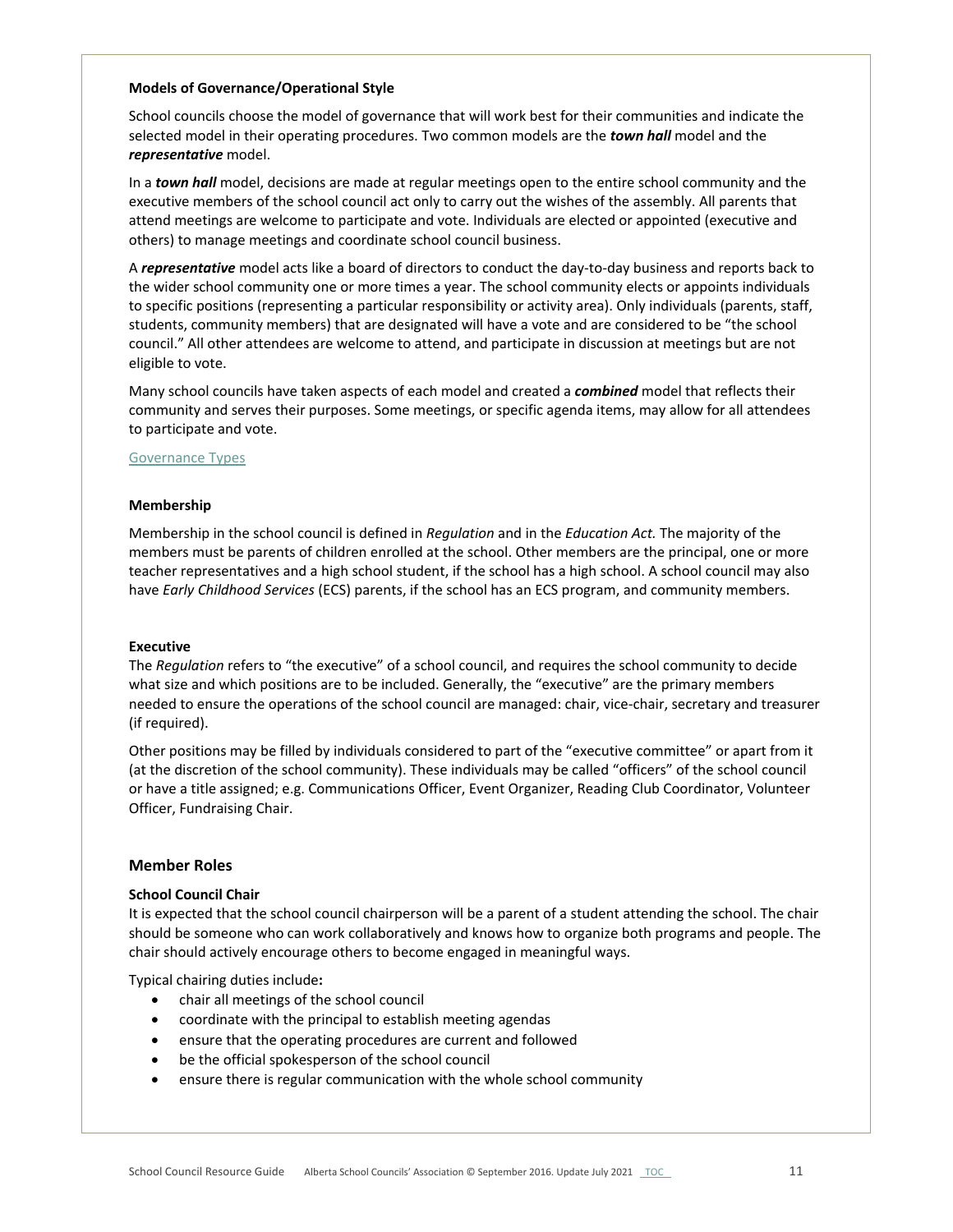- stay informed about school board policy that impacts school council
- comply with the *School Councils Regulation* by providing the school board with an annual report that summarizes the school council's activities for the previous school year, including a financial statement relating to money, if any, handled by the school council

#### **Chair's Relationship with the Principal**

The chair's role is key to the success of the school council. An important responsibility is regular and ongoing communication with the school principal. This relationship of mutual trust and respect must be nurtured and supportive of common goals for the learning community.

#### **Principal**

The principal is the instructional leader who manages the day-to-day operations of the school and is a key member on school council who promotes cooperation between the school and the community. As a provincially mandated member of the school council, the principal:

- may be identified as a member of the executive
- works in collaboration with the chair to prepare school council agendas
- supports the chair in running efficient school council meetings
- provides contextual information, as requested by the school council, on matters relating to the school
- seeks input from the school council, parents and community on major decisions that affect the school
- encourages and supports the formation and continuous improvement of school council
- interprets and shares results of provincial achievement tests and diploma exams
- enables the school council to provide input into the school's education plan, policies and budget

#### [School Council Participant Roles](https://www.albertaschoolcouncils.ca/files/download/de3f18fecb2ddc98999e700ed7315487)

#### **Vice-Chair**

On some school councils, the role of chair is shared, either through the creation of co-chairing positions or through the chair's dependence on the vice-chair to undertake part of the work.

Typically, the vice-chair's duties are, in the event of resignation, incapacity or leave of absence of the chair, to fulfill the chair's responsibilities, and in the absence of the chair, supervise the affairs and preside at meetings of the school council.

#### **Secretary**

The school council secretary typically acts as a recorder at each meeting and ensures that the minutes are prepared accurately to reflect the directions agreed to at the meeting.

#### **Treasurer**

If the school council is handling money, through fundraising activities or donations, the treasurer keeps accurate records of all financial transactions and ensure that records are available upon request of the school board or school community.

#### **Teacher**

Each school council must have at least one teacher representative, as per the legislation. A teacher representative contributes to a successful school council by sharing professional knowledge with school council members and presenting the teachers' perspective.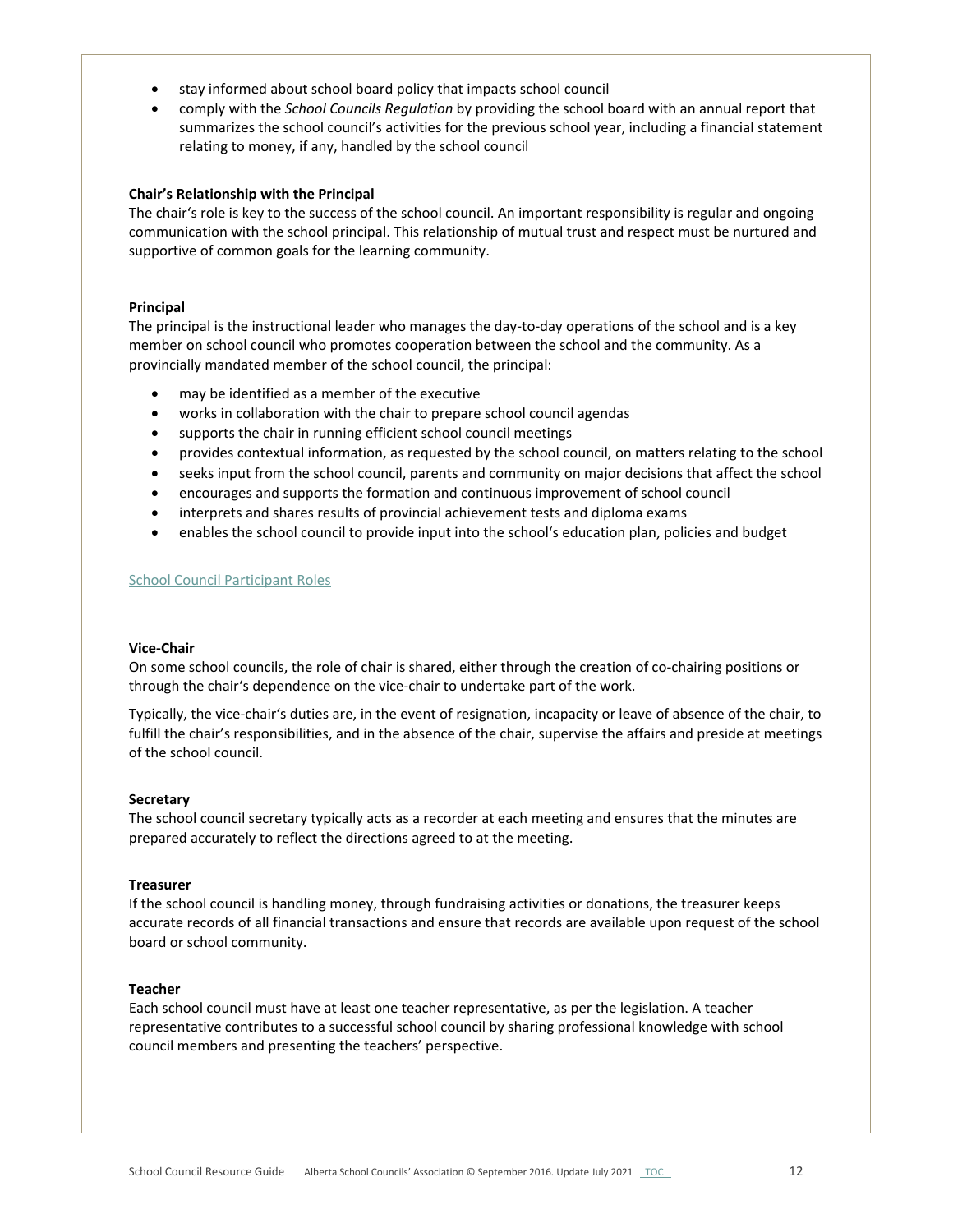#### **Parents/Guardians**

Parents of children enrolled at the school form the majority of the members of school council, and:

- encourage participation of parents and representatives from the school community
- share their professional knowledge, expertise and life experience
- encourage feedback and participation from community groups and individuals
- communicate information of interest to the school council and the school community
- share information from school council meetings with the community
- have a clear understanding of the school council objectives
- attend school council meetings and create an inviting environment
- identify possible topics for agendas and recommend training sessions on school council effectiveness

#### **Community Member**

School councils are encouraged to have a community member attend meetings. The community representative can play a strong role in bringing the community perspective into the school. The member helps the school and school council build partnerships with the larger community and, in many instances, acts as a resource to promote cooperative ventures between community and school to enhance student learning.

#### **Student**

The student is the centre of the education system and, in high school, has an important role to play as a participant on school council. A student presents the student perspective on issues, helps with school policies, seeks other students' views to share with school council and communicates school council's information to fellow students.

#### <span id="page-12-0"></span>**Education Community**

When everyone has a clear understanding of roles on school council, it fosters mutual respect and collaboration. Others have distinct responsibilities in the education environment, which school councils should be aware of and support as well.

#### **Superintendent**

The superintendent, as the chief executive and educational officer of the board/charter board, is responsible to the board/charter board and to the Minister of Education for the overall achievement and success of the students within the division.

# **School Boards and Charter Boards**

The school board consists of elected community members (trustees) who determine policy and set goals and directions to guide education in the school division. A charter board consists of members that are appointed or elected to the board. The board member can bring the board's perspective and information, as an invited guest, at school council meetings.

#### **Minister of Education**

The Minister of Education determines the general direction for education policy and is responsible for legislation governing the formation of school councils. In addition to the Province of Alberta's *Education Act,*  the Minister sets:

- funding levels for education
- guidelines for curriculum and student assessment
- reports annually about education in the province

[School Council Partnerships: Who's Who?](https://www.albertaschoolcouncils.ca/files/download/96531458766da7a5d99a5ecffca33847)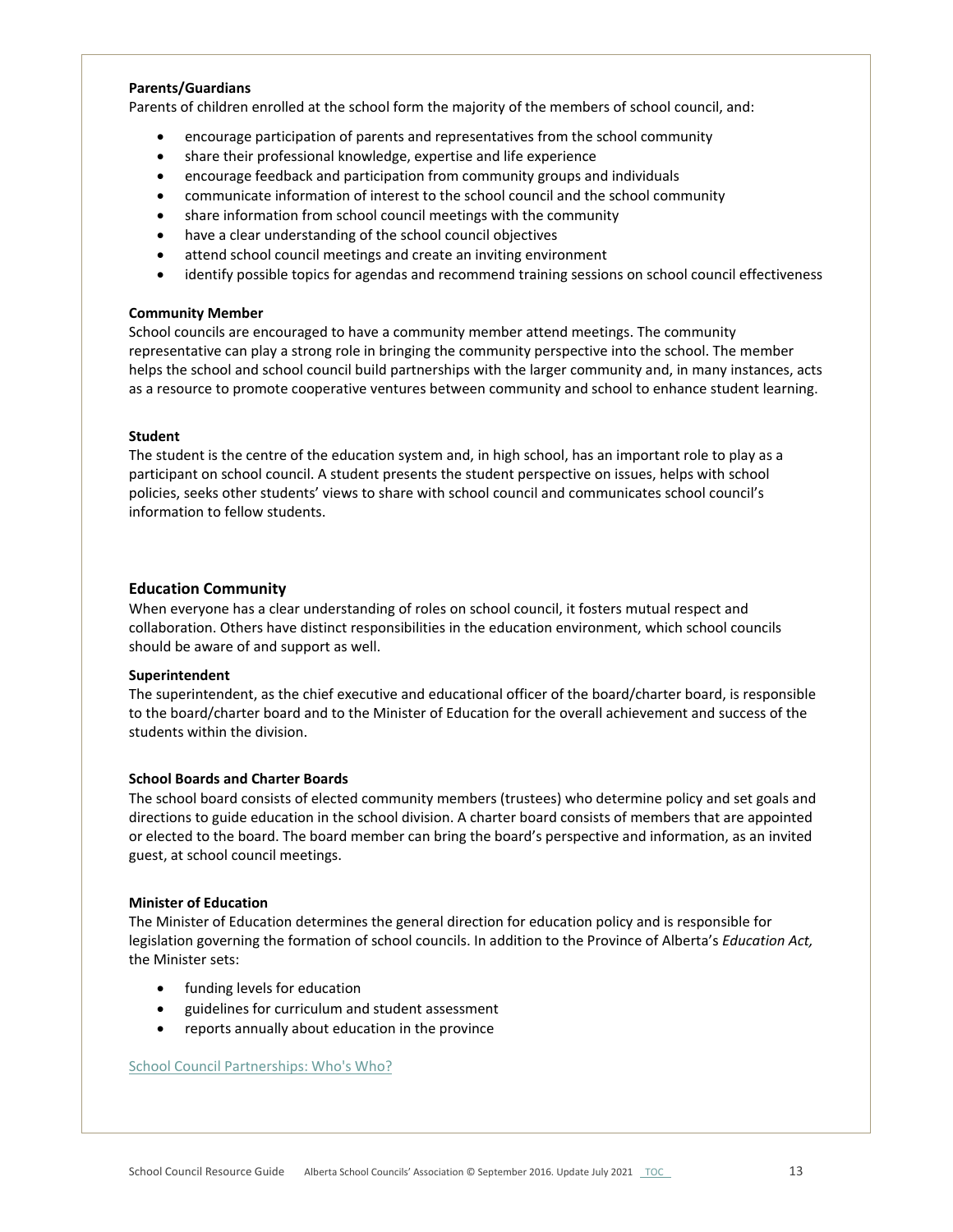# <span id="page-13-0"></span>**Committees**

Members who attend school council meetings cannot do everything themselves. Sometimes, it is necessary to delegate to a committee. Parents, teachers or members of the community who are unable to attend regular council meetings may be willing to serve on a short-term specific-task committee.

Effective committee work helps make school council meetings brief and effective. Committees also enable the school council to accomplish much more.

- Committees are formed after initial school council discussion.
- Items requiring more lengthy discussion or research are assigned to a committee.
- Committees make decisions or recommendations, according to the mandate provided by school council.
- Standing committees operate on an ongoing basis, with specified lengths of terms for members.
- Ad hoc committees are formed as necessary and are to work within a specified time period.

#### [Creating Committees-Best Practices](https://www.albertaschoolcouncils.ca/files/download/b2bcd3bb8762669b30540c81b0ec11c9)

# <span id="page-13-1"></span>**Meetings**

If a school had a school council the previous year, the school council is **renewed** (not re-established) at the beginning of the next school year, as per the *School Councils Regulation*, or at a time agreed upon by members.

# <span id="page-13-2"></span>**Establishment Meeting**

In schools where there is no school council, the principal arranges an establishment meeting, following the process outlined in the *School Councils Regulation.* The *Regulation* identifies who the principal must notify, when the notification must occur, and who is to act as the chair and as the secretary. The agenda for the establishment meeting must include discussion about the:

- school council membership
- size of the school council and the executive positions
- term of office of each member of the school council
- model of governance to be followed
- preferred decision-making model, including who is able to vote
- frequency of school council meetings
- operating procedures
- any other matters that require clarification
- election of executive members of the school council

# <span id="page-13-3"></span>**First School Council Meeting of the Year**

The agenda for the first meeting should review the relevant legislation, allow discussion of the work of school council and help set the focus for the coming year. Ideally, the agenda is set through collaborative efforts between the principal and chair.

Suggested topics for the first meeting may include one or more of the following:

- review of the legislation, operating procedures
- roles and responsibilities of school councils, principals, teachers and school board
- mission, vision and code of ethics for school council and/or school
- school council's previous year's report to the school board
- rules of order that the school council will use throughout the year, including voting procedures
- school and/or school council's three-year plan and activities
- minutes of the last school council meeting and how to access minutes from previous meetings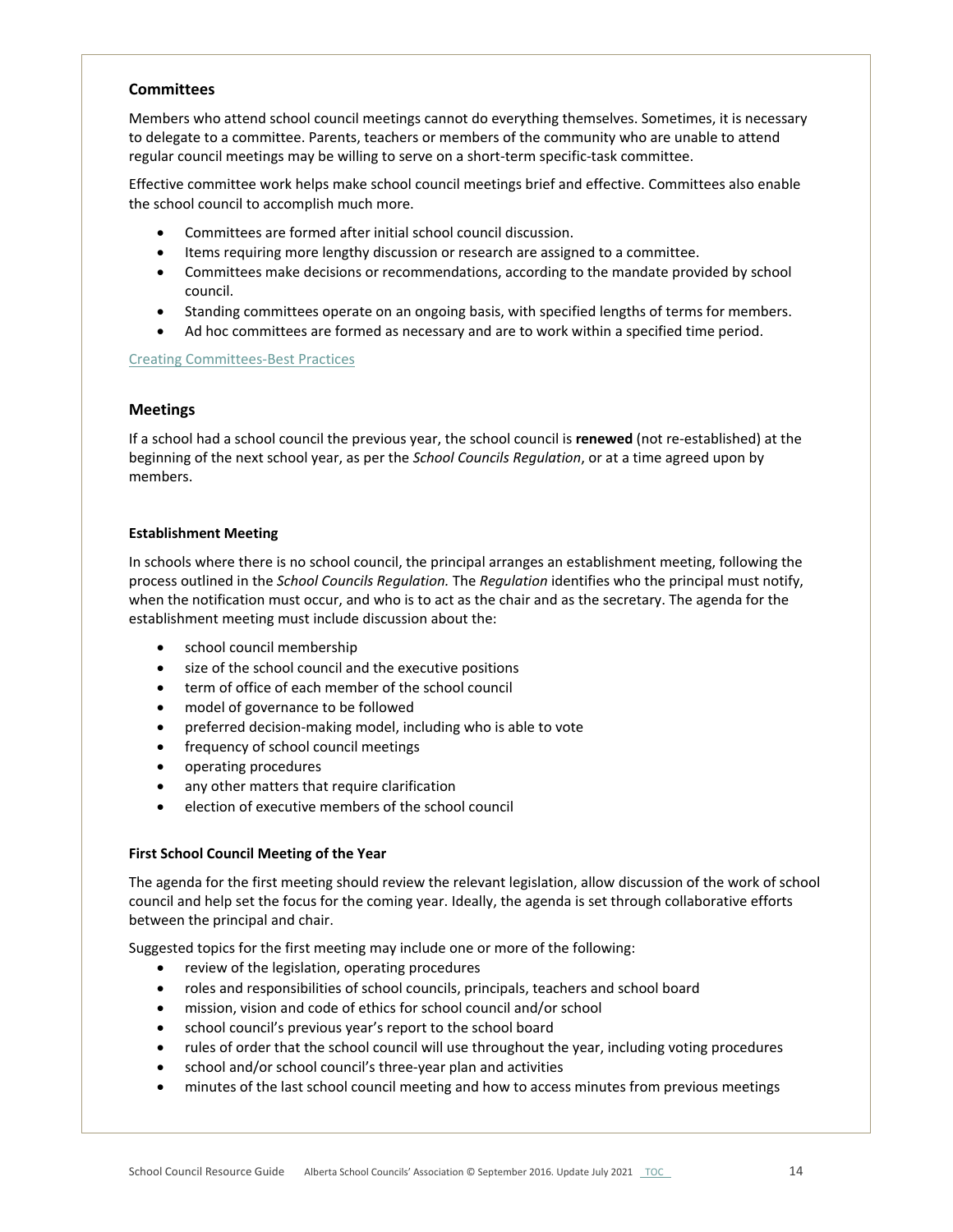- potential school council committees and their responsibilities
- meeting dates and times for the year
- review of the governance model used in previous years, including how decisions are made

#### **Decision Making**

The way school councils make decisions may vary, depending on the issue. Two typical models for making decisions are *consensus* and *majority vote*. School councils may combine both strategies to seek consensus from the school community and then confirm the decision by a majority vote.

When making a decision by majority vote, it is necessary to provide ample time for school council members to become informed on the issue and to discuss it thoroughly. Majority vote is effective when it is not likely that a compromise will be reached.

#### <span id="page-14-0"></span>**Rules of Order**

Rules of order help school councils operate effectively. School councils can establish rules of order, according to their culture and needs. Rules of order help manage and direct discussion, debate and decisions for the group. It is important that the school council follows a set of rules and that the chair knows the rules and adheres to them. There are complex official rules, such as *Robert's Rules of Order,* as well as simplified versions better suited for school councils.

[Sample School Council Rules of Order](https://www.albertaschoolcouncils.ca/files/download/e8b0fb330db2c3665fdb21f115915c29)

#### <span id="page-14-1"></span>**Chairing the Meeting**

It is expected that a parent will chair school council meetings. An effective chair or co-chairs will have an agenda that is focused on the business of the school council. The chair should start the meeting on time, encourage or allow opinions on each topic, sum up each discussion item with a view to closing the item and moving on, and end the meeting on time.

[Tips for School Council Chairs](https://www.albertaschoolcouncils.ca/files/download/a0c04ca9867e65649503d9fbf7bc0080)

#### <span id="page-14-2"></span>**Minutes of the Meeting**

Minutes are usually recorded by the secretary of the school council as per the *Regulation*. The minutes should be recorded using a template that matches the agenda in one of three ways:

- verbatim minutes word for word record of what was said (*not recommended for school council*)
- decision-only minutes motions or decisions only no discussions recorded
- anecdotal minutes decisions and concise discussion summaries (*recommended for school council*)

Accurate anecdotal minutes provide school council members with:

- a clear objective summary of what went on during the meeting
- an historical account of the group's decisions and the rationale behind them, including:
	- objective comments, rather than opinions
	- decisions about action items
	- highlights, rather than narrative accounts
	- motions and resolutions recorded verbatim

The minutes must be consistently recorded, retained at the school (for at least seven years) and made available to the board and/or the public, on request.

[Minutes Template](https://www.albertaschoolcouncils.ca/files/download/0dd37d3a5e15ccfa691e9298afc60f37) [Sample Minutes](https://www.albertaschoolcouncils.ca/files/download/e230d0c8a9f47c18e55b353d1c0b6637) [Making Motions](https://www.albertaschoolcouncils.ca/files/download/a94833d3ebd3736be6503a214e58f2d3) [Sample Agenda Template](https://www.albertaschoolcouncils.ca/files/download/35e8a30860da89e0a782b27039ddd7b5) [Three Types of Minutes](https://www.albertaschoolcouncils.ca/files/download/f9bf8c38b7277376de7bdff9998504ac)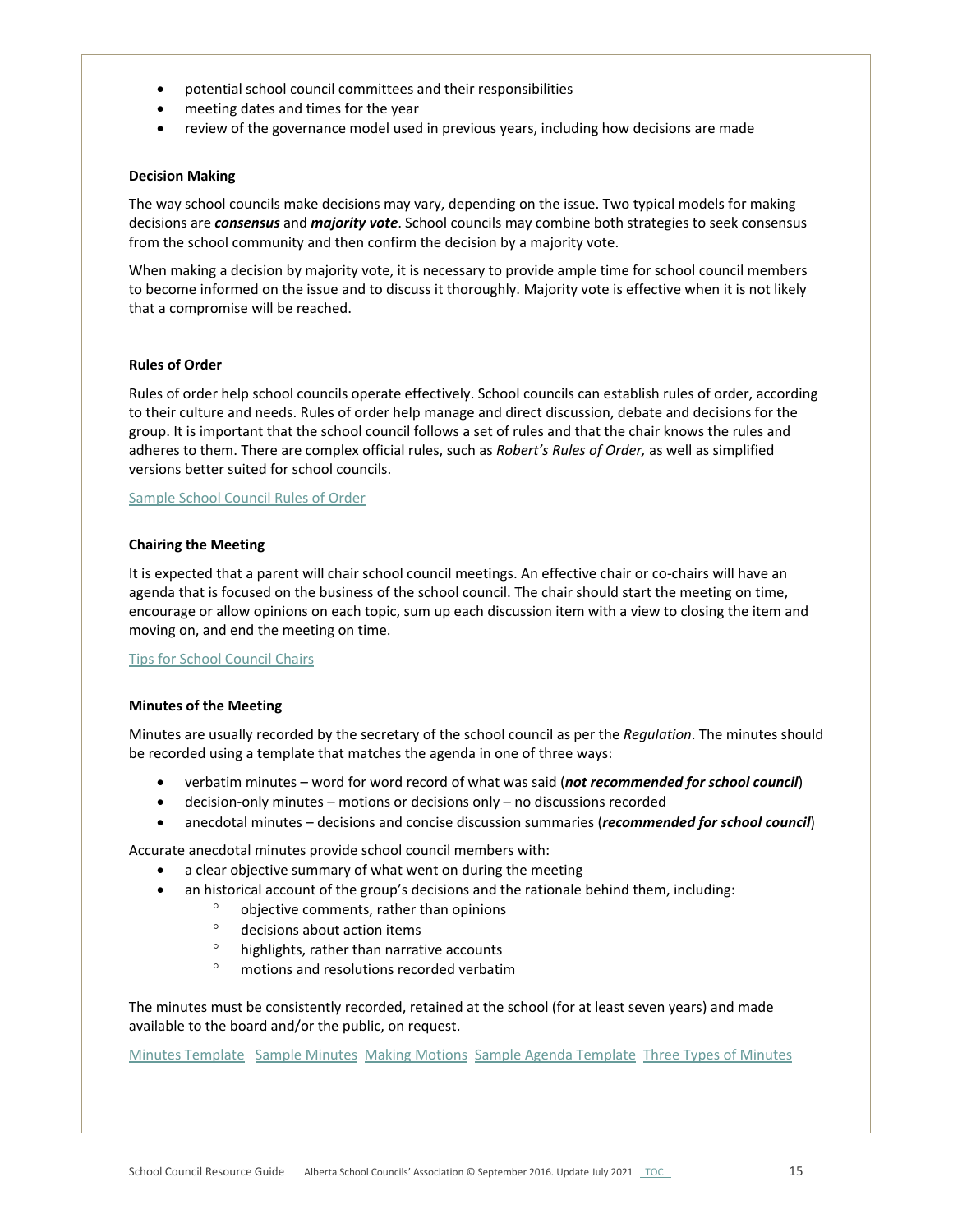### <span id="page-15-0"></span>**Annual Meeting**

The annual general meeting (AGM) of the school council will be held within 20 school days after the start of the school year or at an appropriate time during the school year as determined by the school council. The meeting will be advertised throughout the school and the community until the date of the AGM. The business of the AGM may include:

- election of school council members and/or executive members
- proposed operating procedures amendments
- motion to accept a financial statement of the previous year
- plans and budget for the upcoming year
- discussion of major issues in which parents should have input, such as:
	- changes to the vision or mission statement of the school
	- major changes in the school program or focus
	- formal evaluation of the school council

[Sample School Council AGM Agenda](https://www.albertaschoolcouncils.ca/files/download/30333a6d59ac73801b9ebbb1493d0e87) [School Council Executive Transition Checklist](https://www.albertaschoolcouncils.ca/files/download/2a48a8609c66b28f5debb12815e79533)

#### **Productive Meetings**

One way to ensure school council members feel positive about their role on school council is to have productive and effective school council meetings. Here are five signs of a productive meeting.

- 1. The meeting has an agenda and is chaired effectively. People know why they're there, what they're hoping to accomplish and feel it's a valuable use of their time.
- 2. Members understand meeting expectations and participate actively.
- 3. All participants feel welcome and that their participation is valued.
- 4. The participants generate creative ideas and solutions and are committed to the decisions and actions they reach.
- 5. Participants are willing to work together again. Feeling positive about the meeting and maintaining mutual respect is important.

#### [Making Meetings Meaningful](https://www.albertaschoolcouncils.ca/files/download/532e36224e0fea79721399a881547d6a)

#### **Attendance**

Communication is the most useful tool to get people interested in the work of school council. Letting parents and community members know about school council meetings and sharing information about school council decisions, directions and activities helps keep them interested.

- Collect and maintain a list of parents' names, addresses, phone numbers and email addresses.
- Use email to send meeting notices, event announcements, requests for help and updates on school issues.
- Use the school's outdoor sign to advertise and promote school council meetings and events.
- Ask local businesses if they will post school council meeting information and/or distribute the school council newsletter. Ask local churches, seniors' facilities, daycares or community leagues as well.
- Send parents and others the agenda and minutes of the previous meeting several days before each school council meeting.
- Call people a few days before each meeting and encourage them to attend.
- Translate important notices and information into the main languages of the school, when possible.
- Create a school council newsletter.
- Make sure the community knows and understands the goals of the school and school council.
- Thank and recognize participant efforts often and publicly.

[Increase Meeting Participation](https://www.albertaschoolcouncils.ca/files/download/fc603248728a1106e6d2d141e4c3b88c)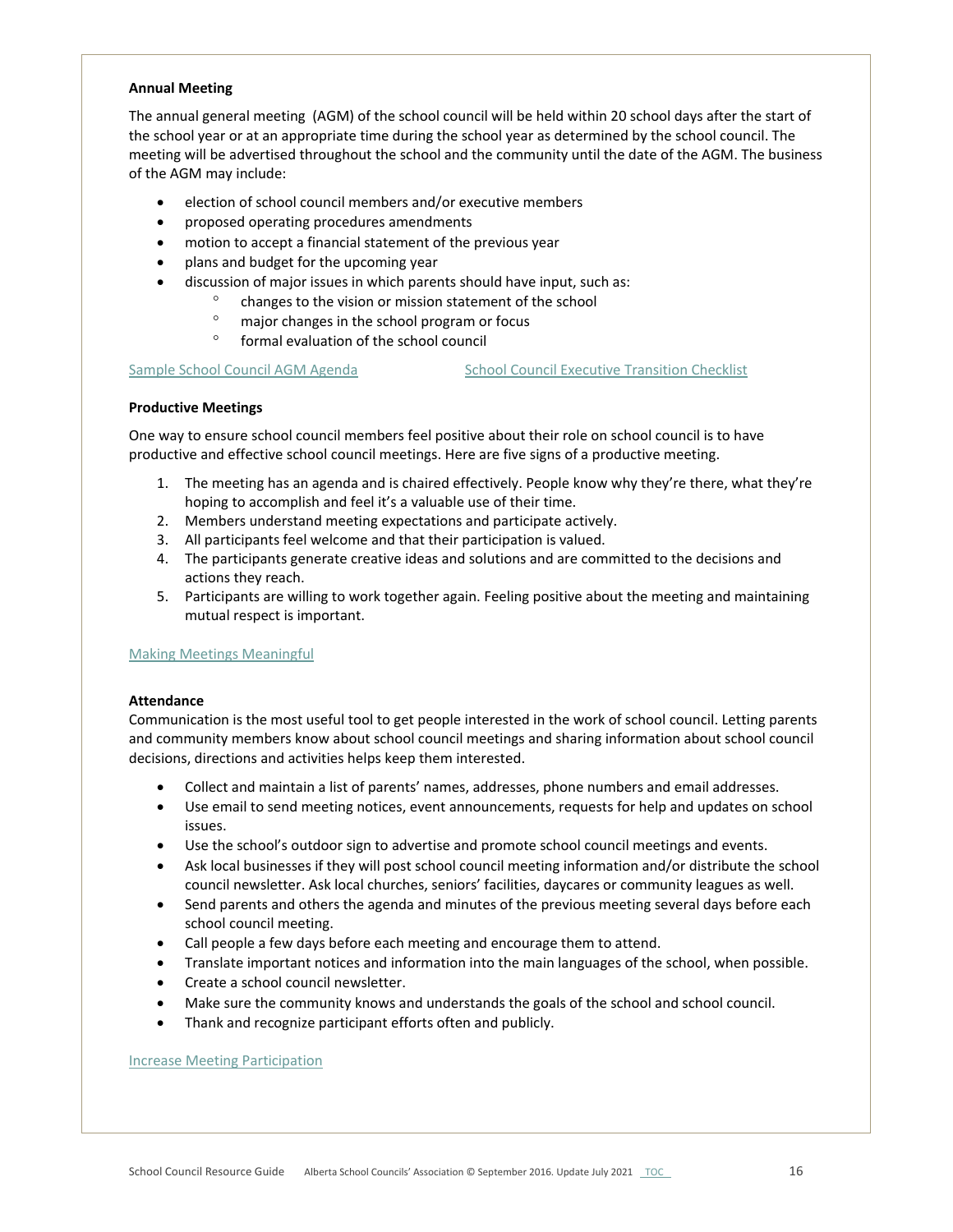#### **Participation**

School councils are forums through which members of school communities play important roles in school improvement planning. It is important that school councils make an effort to reflect the diversity within the school community.

Educators recognize the crucial role that school councils, parents and community members have in enhancing student learning. **Studies identify the benefits of parental involvement in education**, which include:

- higher student achievement
- better student attendance
- more positive student attitudes and behaviours
- higher student graduation rates

Effective recruiting needs to be an ongoing, year-round activity. As with any group, it is important to support the participation of existing participants and to invite newcomers to ensure continued success into the future. Having skilled and committed school council leaders assume key organizing and chairing roles also enhances the success and sustainability of a school council.

Recruitment is about approaching those who may have an interest in school council and matching their skills with the work that needs to be done. Everyone should be encouraged to identify opportunities to involve school community members in the school decision-making process on school council. Parents, teachers, students, administrators, community leaders and trustees may know people who can make positive school council contributions.

It is important to develop and use a variety of methods to encourage involvement on school council.

[Engagement Opportunities](https://www.albertaschoolcouncils.ca/files/download/d5e08a2730f7aaf0b49383326fffd130) [Why Participate on School Council](https://www.albertaschoolcouncils.ca/files/download/92440e8f30cbfc83dd421d452fecffd9)

#### **Engagement**

Once new school council members have been recruited, efforts need to be made to keep them involved. Developing and implementing procedures to create an environment of inclusion and involvement is essential. **Orienting, mentoring** and **training** new members promotes a sense of belonging that immediately involves them in the school council. Running productive meetings, **recognizing** participants and **succession planning** for the future are ways to retain school council members.

[How to Recognize Participants](https://www.albertaschoolcouncils.ca/files/download/8811fe7b820fd62c0d04dc2b7fb629db) [Ideas to Engage the School](https://www.albertaschoolcouncils.ca/files/download/df79c12686abc005592b8bf233673dd1) Community

# <span id="page-16-0"></span>**Communication and Promotion**

A school council is representative of parents and others from the broader school community. It is important that the school council identify ways and means to check the pulse of the school community and ensure the community's wishes, goals and aspirations for its school are articulated through the school council.

It is also important that the work of school council - its advice to the principal on school decisions, the strategies school council uses to enhance school climate and culture, and the ongoing support it gives the principal, staff and students in the school - is shared with the school community.

Open and clear communication is essential in helping everyone feel included as part of the school community.

One of the keys to an effective school council is the ability of the members to communicate well with each other. A responsibility of a school council is to communicate with the parents of the school community. There are several ways to communicate the work of the school council. Outlined below are some suggestions that may be useful.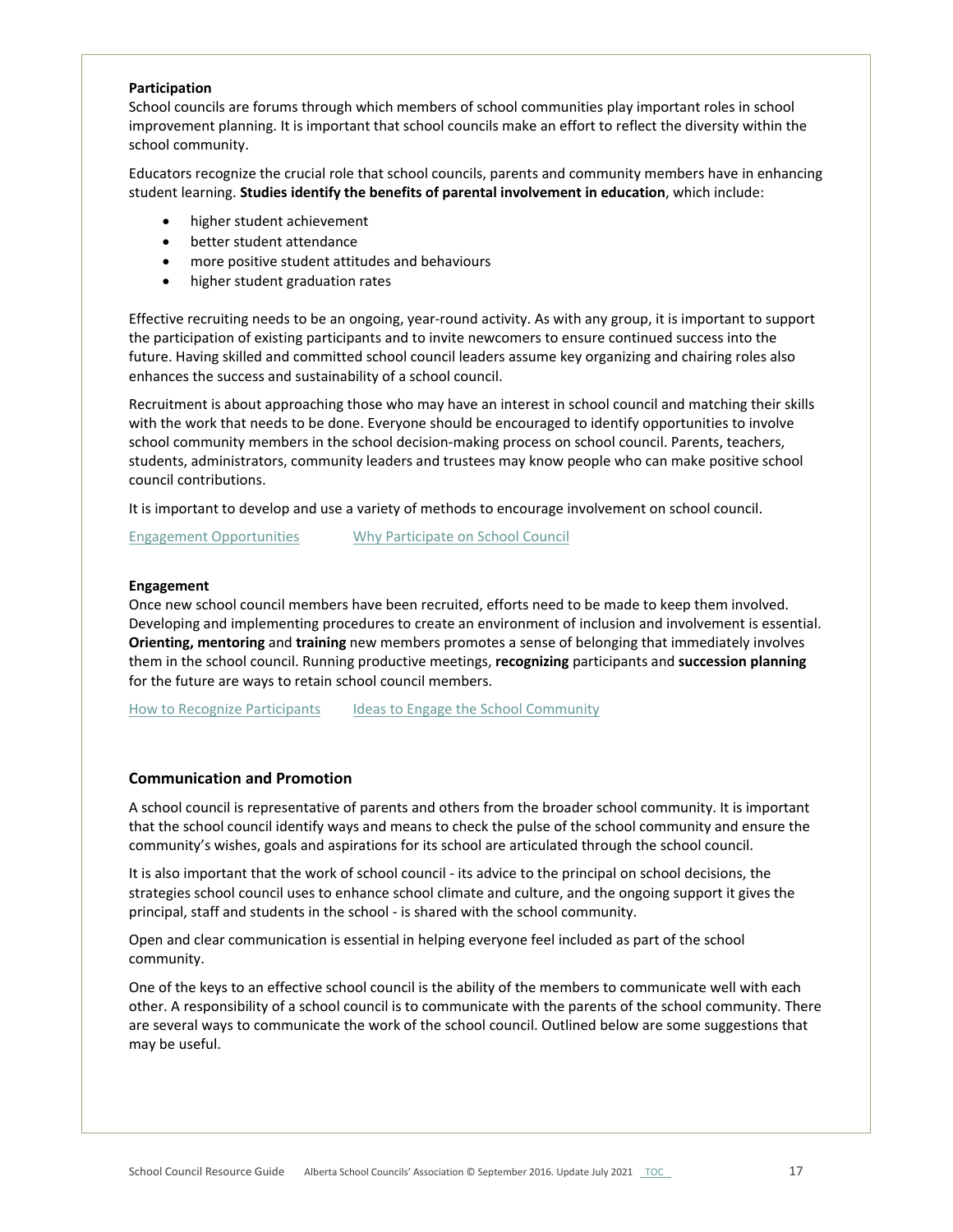### **Within Council**

- Utilize a Permission to Contact form distributed to parents/guardians, maintained securely (in keeping with privacy legislation) to send out school council notices, agendas and minutes.
- Research and develop a list of relevant and interesting website addresses, companies and organizations for distribution to school council members.
- Set up a school council email account, either through the school, or separately (e.g. gmail). Check regularly for messages. Since chairs change from year to year, it is recommended that the email address be generic rather than an individual's name (e.g. *chair@yourschoolname.ca* or *schoolnamechair@gmail.com)*.
- Network and communicate with other school councils, through a Council of School Councils (COSC) division group, or provincially, through the Alberta School Councils' Association (ASCA).

# **In the School Community**

- Include highlights of school council meetings in the school newsletter or on the school website.
- Seek opportunities to translate school newsletters and other forms of communication into the languages commonly used by parents in the community.
- Send school council bulletins (meeting notices, other important dates) home with students on a regular basis.
- Ask the local newspaper to run an article about your school council.
- Ask a local ethnic newspaper to translate and run an article about your school council.
- Seek networking opportunities within your community make a presentation to city council or to service clubs about the work of the school council.
- Keep the lines of communication open between your school council and your school board invite your local trustee/charter board member to your meetings or attend a board meeting.

Effective communication by school council builds support for the success of its goals. It demonstrates that parents and school council are serious about the school, children's learning and engagement as partners in helping create a successful learning environment for students.

#### [Strategies to Raise the Profile & Awareness of School Council](https://www.albertaschoolcouncils.ca/files/download/89e3943a6e3f76217f0b213664af8a61)

# <span id="page-17-0"></span>**Code of Ethics and Conduct**

Having a code of ethics for the school council and a code of conduct for members can dispel misunderstandings about the school council, what it does and how it deals with issues. When those involved in discussion and decision-making at a school embrace both a code of ethics and conduct that speak to collaboration, cooperation, continuous improvement and understanding, conflicts can be dealt with more effectively. [Sample School Council Code of Ethics and Conduct](https://www.albertaschoolcouncils.ca/files/download/038ebd56cc23818fecda898dd00e66cc)

# <span id="page-17-1"></span>**Fundraising and Accounting**

A school council **cannot** be incorporated under the *Societies Act* or Part 9 of the *Companies Act*. Although a school council may fundraise, subject to school board policies, it cannot undertake fundraising endeavours that require a gaming license from the *Alberta Gaming, Liquor and Cannabis* (AGLC), such as bingos, casinos or raffles.

School councils may choose to raise funds through non-gaming activities, and maintain a bank account or utilize the school's account, by following the policies, expectations and use of accounting procedures established by their school board/charter board. *Note - school councils may not be covered by school board insurance if something goes awry with money or a bank account. Signers may have personal liability for the account.* 

As a statutory entity, and not a legal authority, school councils should focus on their mandated advisory role, and let the Fundraising Association (incorporated society) handle the money.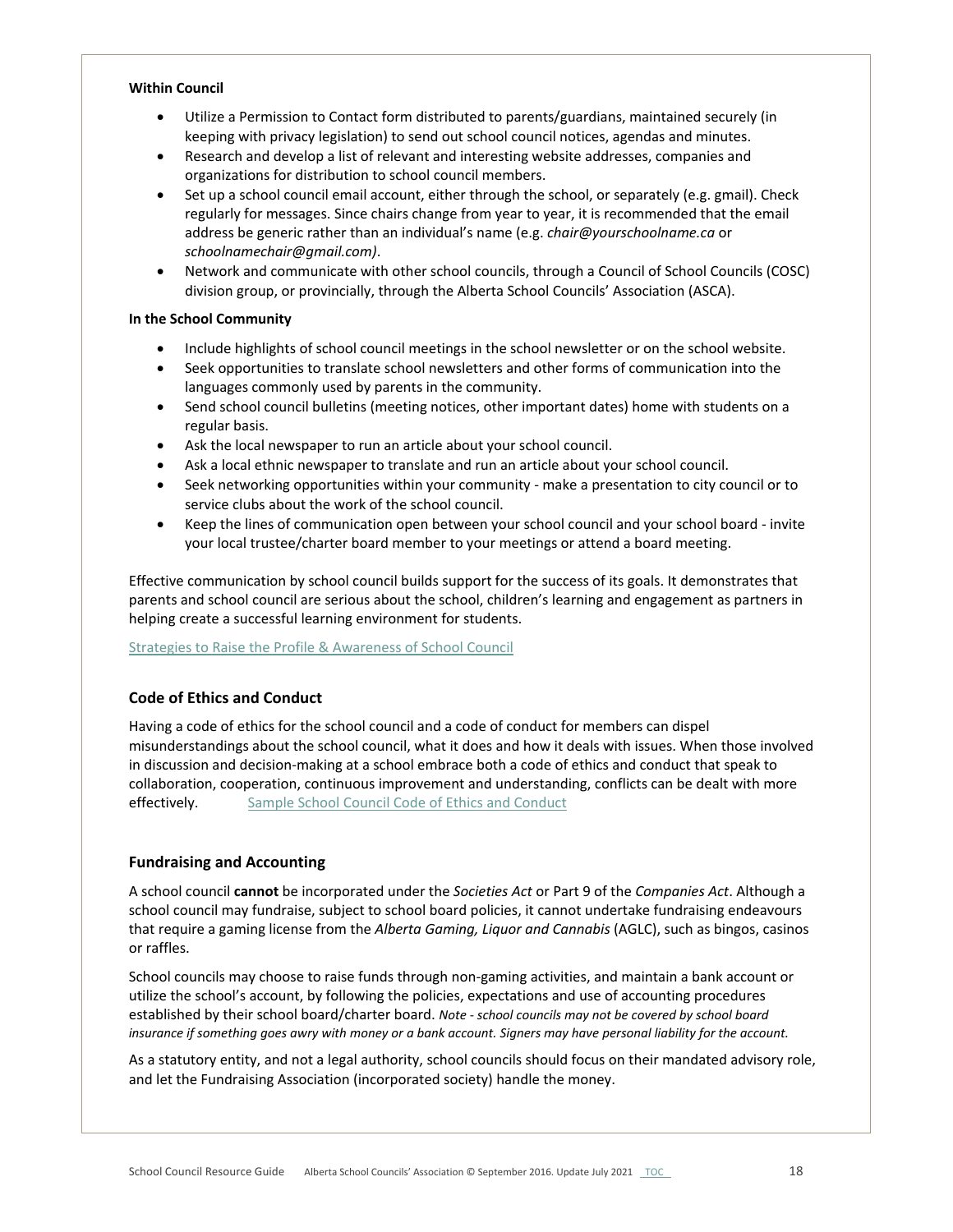# <span id="page-18-0"></span>**Insurance and Liability**

School councils may be covered under the school board's liability insurance. The *Education Act* states that a board must maintain an insurance policy or policies that indemnify the board, its employees and school councils (*operating within their mandated advisory role*). A school council chair is encouraged to check with the superintendent or school board/charter board chairperson to determine the details of coverage. Limitations are identified in the policies.

As an advisory body, school councils should not require a bank account. An insurance company could question their activities, and indicate they are going beyond their legally mandated advisory role (and potential insured coverage).

# <span id="page-18-1"></span>**Privacy Legislation**

Two separate statutes govern the use of personal information within schools:

- 1. **FOIP-** School boards and school employees operate under the *Freedom of Information and Protection of Privacy Act* (FOIP). FOIP legislation defines the amount and nature of personal information that can be shared and for what purposes. All division staff are subject to FOIP regulations when handling personal information.
- *2.* **PIPA-** School councils and fundraising associations/societies operate under the *Personal Information Protection Act* (PIPA). PIPA legislation governs the collection and use of personal information for organizations that are not public bodies.

These acts, in their respective ways, govern an individual's right of access to records and how personal information is collected, used and disclosed in school communities.

# **Recommendations for School Councils in Relation to PIPA**

- Each year, designate a person responsible for responding to questions about the use of personal information by school council.
- Review school council's privacy policy.
- Obtain consent to collect, use and/or disclose personal information from parents, students, school council members or others from the school community.
- Collect only the essential personal information required to fulfill its role in the school.
- State the purpose for and intended use of personal information when consent is sought.
- Use personal information only for the purpose stated when it was collected, unless consent is obtained for an alternative use.
- Ensure that all personal information is protected from unauthorized access and destroyed safely once it is no longer needed.

### [PIPA School](https://www.albertaschoolcouncils.ca/public/download/files/40913) Council FAQs [Sample PIPA Policy](https://www.albertaschoolcouncils.ca/files/download/8d103a1a5160bdc20e487ba1020873b5) [Sample Permission to](https://www.albertaschoolcouncils.ca/files/download/d6d9036f181e51281f97b527e05f566b) Contact Form

# <span id="page-18-2"></span>**Reporting**

Apart from a responsibility to report to the larger school community, school councils have a duty to submit an annual report to the school board/charter board. This report helps boards measure and be accountable for parent and community involvement within the division.

The chair of a school council must prepare and provide to the board by September 30 of each year a report:

- summarizing the activities of the school council in the previous school year, and
- including a financial statement relating to money handled by the school council in the previous school year, if any, and how the funds were used

A school council must retain at the school, a copy of the minutes for each meeting of the school council (for at least seven years) and make them available to the board or the public on request.

[Sample School Council Annual Report](https://www.albertaschoolcouncils.ca/files/download/85215645fed46c021be9ff9dc06fa789) [Sample School Council Financial Statement](https://www.albertaschoolcouncils.ca/files/download/208c00b971a132c937ef7637a992c797)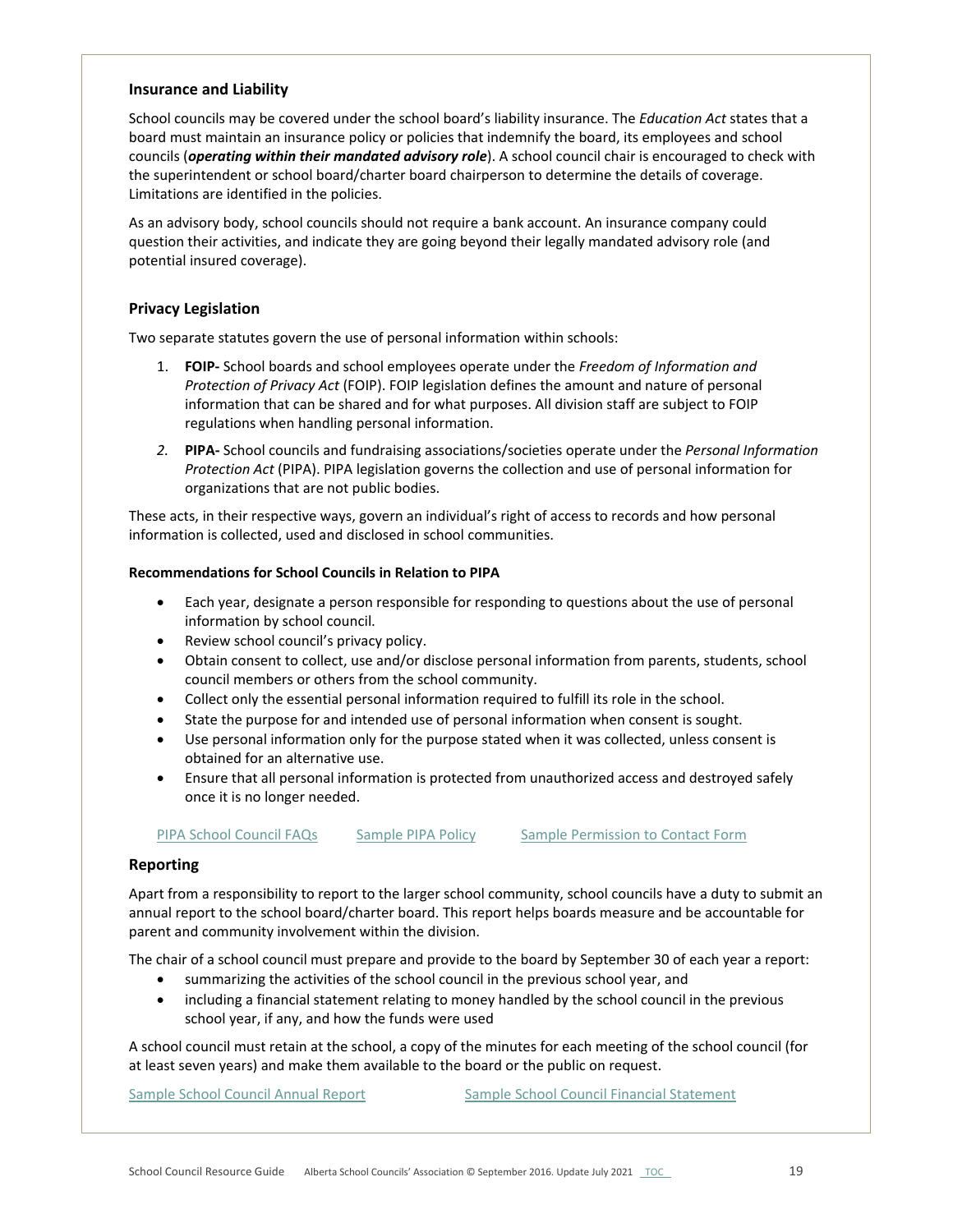# <span id="page-19-0"></span>**School Councils and Fundraising Associations (Societies)**

School councils evolved from or replaced Parent Advisory Councils (PACs), advancing the role of parents and others in the community from volunteers supporting the school, usually through extensive fundraising, to collaborative participants in school decision-making. This change raised new questions about how to handle fundraising issues and continue providing enhanced resources and support to the school.

School councils and fundraising associations are completely different entities. School councils are forums through which members of school communities play an important role in school improvement planning.

Fundraising associations are groups of people who have incorporated under the *Societies Act* or Part 9 of the *Companies Act.* Under current legislation, school councils may raise money, but cannot register as fundraising associations. By appreciating the differences between school councils and fundraising associations, school councils can improve their effectiveness to meet the needs of the school community.

Fundraising associations have been directly or indirectly connected with schools for decades. They are often program specific and go by many names, such as *Friends of Neighbourhood School* or *Neighbourhood School Band Society*. Prior to the legislation that created school councils in Alberta, some PACs and Home and School Associations also registered as incorporated societies.

#### **Making the Distinction**

School councils and fundraising associations provide two separate and distinct contexts for parent and community involvement in the school.

**School councils** provide a means for parents and community to work together with administration, staff and high school students to promote the well-being and overall effectiveness of the school community. The main role is advisory.

**Fundraising associations** provide a means for parents and community members to provide additional financial resources and support to the school. Their main role is fundraising.

Members who serve on a school council can also serve on a fundraising association, and vice versa, unless the operating procedures/bylaws of either organization prohibit it.

Fundraising associations are responsible for reporting on their activities and fall within the statutes of the *Societies Act*, *Alberta Corporate Registry* and *Alberta Gaming and Liquor Commission*, depending on the group's fundraising activities.

Due to the potential confusion when school communities have both a school council and a fundraising association, membership in each organization should be clearly defined and communicated to parents and guardians.

[School Council & Fundraising Associations Comparison](https://www.albertaschoolcouncils.ca/files/download/9e480d0bdeea5576fa32225e5e7bf8c3) School Council & fundraising [Associations Distinctions](https://www.albertaschoolcouncils.ca/files/download/d968823f178082a723a828f061a0227b)

[School Council & Fundraising Associations](https://www.albertaschoolcouncils.ca/files/download/4fca45eb20cb22665429efec1ff756e5) Checklist [Joint Annual Planning](https://www.albertaschoolcouncils.ca/files/download/feea923308017ae22ced4a12c0e22caf)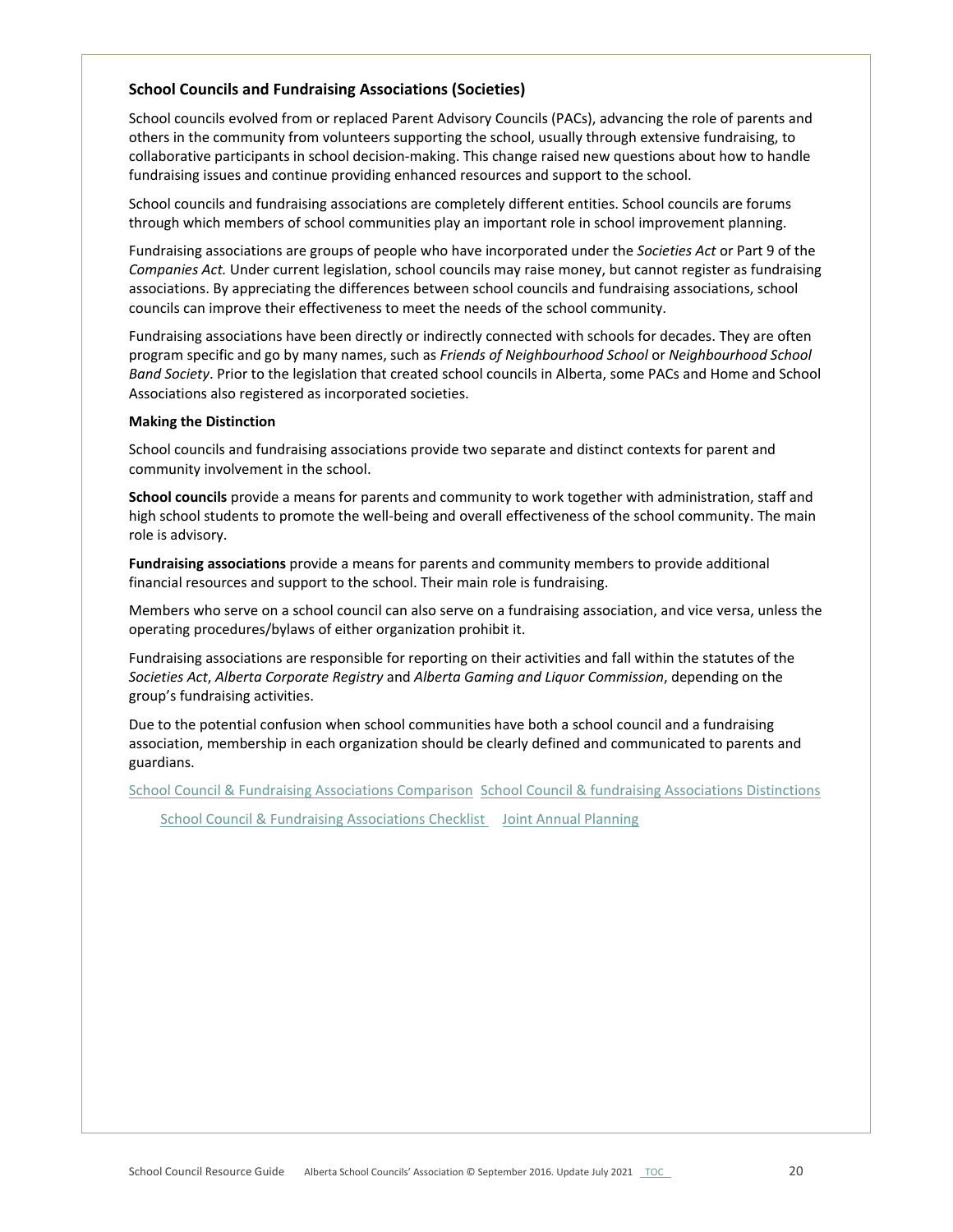#### <span id="page-20-0"></span>**Resources**

The Alberta School Councils' Association (ASCA) website offers additional resources and information for school councils (*links below*), as well as a calendar of events, latest news, Ministry updates, member benefits, annual conference, education resources, publications and parent links. *Please note – some links are only accessible by signing in to the [Members Only](https://www.albertaschoolcouncils.ca/about/membership/members-only-section) section of the ASCA website.*

[www.albertaschoolcouncils.ca](http://www.albertaschoolcouncils.ca/)

#### **[Workshops](https://www.albertaschoolcouncils.ca/school-councils/workshops)**

- Workshops for School Councils/Groups of School Councils
- Workshops for School Division Administration/Principals/School Boards
- Workshops for Fundraising Associations

#### [Tip Sheets, Templates](https://www.albertaschoolcouncils.ca/about/membership/members-only-section) and Samples

- [Insurance Information for School Councils](https://www.albertaschoolcouncils.ca/files/download/9a63373a11a15c8c892133d5cb4e987a)
- [Parent Engagement Checklist](https://www.albertaschoolcouncils.ca/files/download/72a3710ad8bc38e2165b2a726576daac)
- [PIPA Summary for Organizations](https://www.albertaschoolcouncils.ca/public/download/files/41098)
- [School Council Web Pages](https://www.albertaschoolcouncils.ca/files/download/ffd0d6d0ec3483e2985c77aa5fe5199e)
- [Tips for Directing Meeting Discussion](https://www.albertaschoolcouncils.ca/files/download/40f646250c872f2a1ffebe8a0f4e57f3)
- [Sample Social Media Policy for School Council](https://www.albertaschoolcouncils.ca/files/download/d71ac8753950261088231214255415c0)
- [Name Cards with Ground Rules](https://www.albertaschoolcouncils.ca/files/download/017d3e2efc0f2fe9e042238178b84d8e)
- [Glossary of Terms and Education Resources](https://www.albertaschoolcouncils.ca/files/download/cadf01007818e98a12645d236a47fb59)

#### [Online Learning Resources](https://www.albertaschoolcouncils.ca/about/membership/members-only-section)

- Web clips, Webcasts, Webinars, Recordings
- Webinar Wednesdays
- Meeting Mondays

[Effective School Councils](http://www.albertaschoolcouncils.ca/school-councils/effective-school-councils) 

[Agenda Topics for School Councils](https://www.albertaschoolcouncils.ca/about/membership/members-only-section)

[School Council Advocacy](https://www.albertaschoolcouncils.ca/about/membership/members-only-section)

[Provincial Awards of Recognition](https://www.albertaschoolcouncils.ca/school-councils/awards-of-recognition)

[Student Health and Wellness](https://www.albertaschoolcouncils.ca/education-in-alberta/healthy-schools-and-student-wellness)

[Provincial Education Advocacy](http://www.albertaschoolcouncils.ca/about/the-parent-voice)

[School Division](http://www.albertaschoolcouncils.ca/school-councils/school-districts) Resources

[Fundraising Association](https://www.albertaschoolcouncils.ca/about/membership/members-only-section) Resources

[Indigenous Awareness and Advancing Reconciliation](https://www.albertaschoolcouncils.ca/about/indigenous-awareness/advancing-reconciliation)